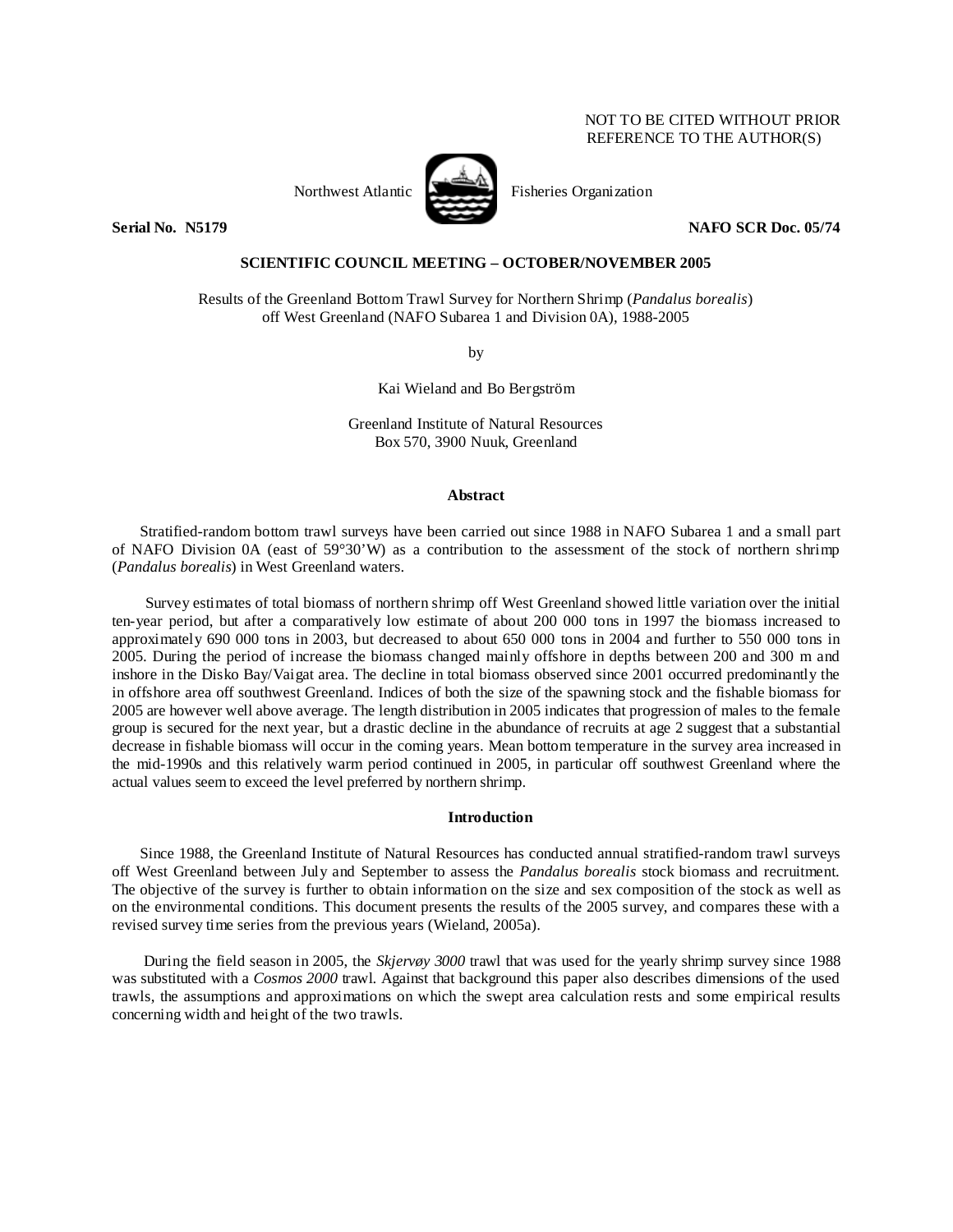# **Material and Methods**

#### *Survey design and area coverage*

The offshore survey area for northern shrimp covers the depth interval of 150-600 m in NAFO Subarea 1 and a small part in the east of NAFO Div. 0A. Since 1991 the survey has also included the inshore areas Disko Bay and Vaigat in NAFO Div. 1A.

The survey strata correspond to geographical areas, which are based on the distribution of the commercial fishery according to logbook information (Carlsson *et al*., 2000). The geographical areas are sub-stratified in four depth zones: 150-200 m, 200-300 m, 300-400 m, and 400-600 m. Using depth data logged during the surveys since 2000, new depth contours were constructed for the offshore area as well as for the Disko Bay/Vaigat region and revised stratification schemes were introduced in 2004 (Wieland and Kanneworff, 2004). Major changes compared to previous years were made in region U, in which geographical borders were changed, and in the former areas D1 to D9 (Disko Bay/Vaigat), which were combined in two areas (I1 and I2), each sub-stratified by depth. Also, the former two areas C1 and C3 in the Canadian EEZ (NAFO Subarea 0) were combined into one (C0). For the survey in 2005, the depth contours in areas U1 to U3, I1 and I2, and W8 and W9 were updated with data collected in 2004, and the border between areas U2 and U3 was slightly changed. Due to these revisions, the total survey area (Fig. 1) increased from about 125 000 km<sup>2</sup> in 1995-2002 to 133 000 km² in 2003 and to 137 000 km² in 2004 and 2005.

From 1988 through 1999, trawl stations were allocated to strata in proportion to stratum area, but since 2000 more stations have been allocated to strata where high densities and high biomass variances of northern shrimp were observed in previous years, in order to improve the precision of the overall biomass estimate. An exponential smoothing technique for the allocation procedure was applied to give higher influence of more recent observations to the weight factors (Kingsley *et al*., 1999).

In 1999 a new method of choosing stations for the survey was introduced. This method combines the use of a minimum between-station-distance rule ("buffer zone" rule) with a random allocation scheme (Kingsley *et al*., 2004).

From 1988 through 1998 stations have been selected at random by re-placing sampling sites each year. Thereafter, in order to evaluate the stability of the stock distribution and assess the performance of a fixed-station design relative to that of re-sampling (Kingsley, 2001a) about 50% of the randomly selected stations covered in preceding year, were repeated as fixed stations in the following year. Remaining stations were re-selected applying the above-mentioned buffer zone method and treating the fixed stations as already chosen. The introduction of fixing station positions from one year to the next has not explicitly been taken into account in the analysis, i.e. data from the fixed and the re-placed stations have been used without distinction and the analysis is therefore similar to the ones carried out in years in which all stations were selected at random.

As observed densities of northern shrimp in the region north of 69°30'N consistently have been low and because of severe difficulties in finding suitable bottom for trawling, a fixed-station sampling design in this area has been used since 1998. To cover all nine strata with a minimum of two stations in each, 20 possible trawl tracks were chosen. From these between 10 and 18 were realized annually in the years 1999 to 2002. Since 2003, after having obtained better bathymetric information, the same procedure for stratification and selection of stations as in the other offshore areas were introduced.

In 2005, 196 stations in depth between 150 and 600 m were allocated to the various strata according the distribution of northern shrimp in the previous while 2 and 6 stations were additionally allocated based on the distribution of Greenland halibut and cod, respectively. Furthermore, 26 stations were planned at depths <150 m in NAFO Div. 1A-1F. Besides, CTD casts were made along standard transects in the offshore and the Disko Bay/Vaigat area. Both, the results of fish catches and the observations from the hydrographic transects will be reported as in the previous years elsewhere, i.e. at the NAFO Scientific Council Meeting in June 2006.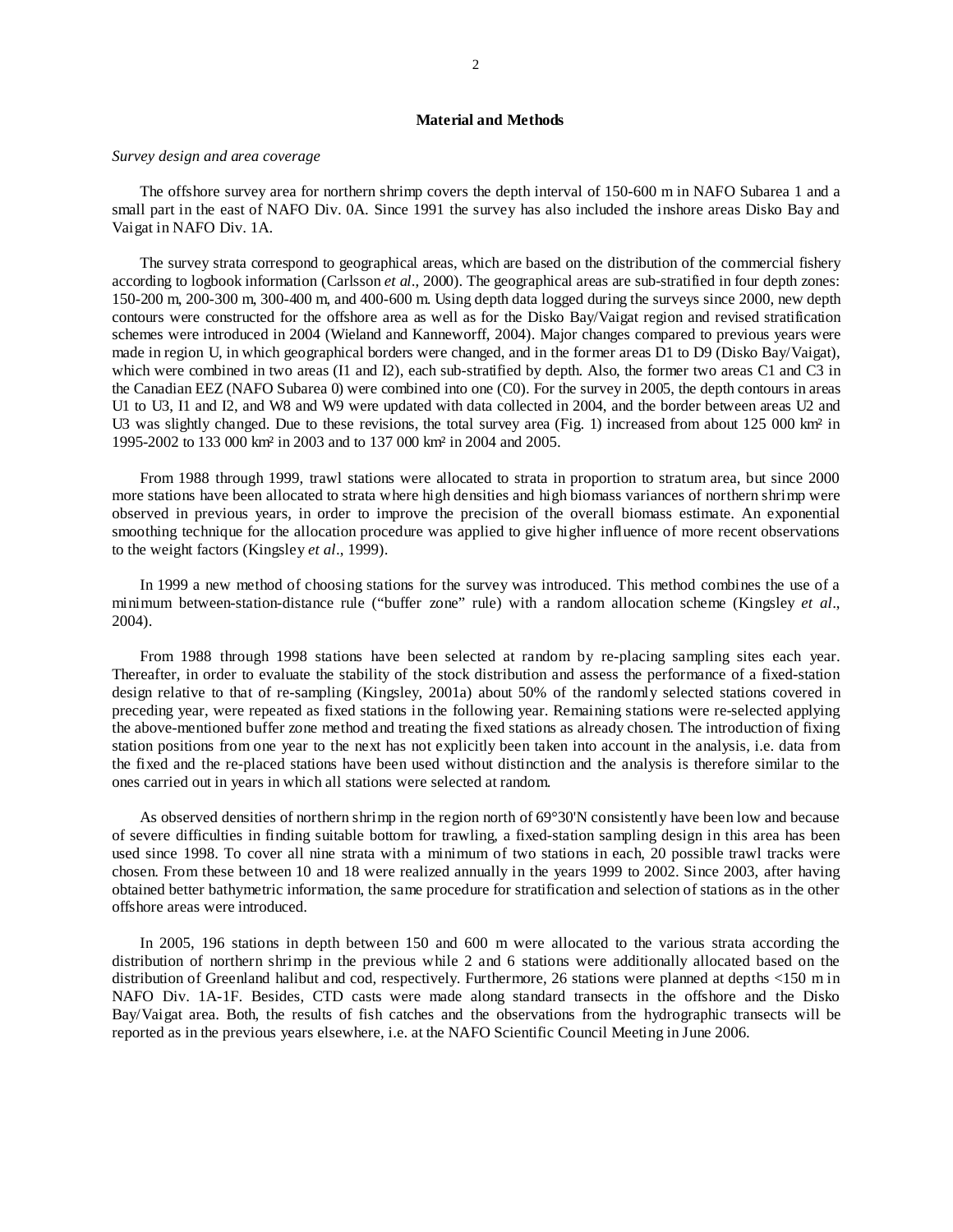### *Survey period*

The trawl surveys have always been carried out at the same period of the year (June/July to August/September) with the ambition to minimize the effect of seasonal variation. In order to reduce the possible influence of light induced nocturnal vertical migrations of shrimp, trawling was carried out only between 0900 and 1930 UTC.

Similar to earlier years, the survey in 2005 was divided in four legs, 28.6.-13.7., 15.7.-1.8., 3.8.-10.8., and 12.8.- 25.8. During the  $3<sup>rd</sup>$  leg, mainly trawl calibration tows supplementing an experiment from the previous year were conducted (Rosing *et al.*, in prep.) and standard sampling was done only on three routine stations.

### *Tow duration*

Tow duration at stations used for the estimation of northern shrimp biomass has been changed through the years from 60 min in the years 1988 to 1997, and then stepwise shortened to a mixture of 30 and 15 min tows randomly distributed in the strata in the proportion 2:1 in the years 2001 to 2003. These reductions were made in order to optimise the sampling schedule (Carlsson *et al*., 2000). In 2004, equal proportions of 30 and 15 minutes tows were applied and in 2005 standard tow duration was set to 15 min on all stations.

Results reported by Kingsley *et al.* (2002) have so far indicated that 15 min tows do not give more variable results than 30 min tows and hence no weighting was applied to tows of different durations. On the other hand, analyses of survey data from 1999 and 2000 have shown that the effective swept area is somewhat larger than estimated corresponding to 2.78 min in duration per haul (Kingsley *et al.*, 2002). This value, which is equal to 9 % of a 30 min tow but corresponds to 18 % of a 15 min tow, was estimated with a high variance (s.e.: 1.16 min) and could not be confirmed in a later study using a different methodological approach (Kingsley, 2001b). It is assumed that difficulties in determining the precise time of the beginning of a tow are the major cause for a considerable variability of this 'end-error'. The start point of a tow is estimated by information from an acoustic sensor ('trawl eye') measuring the distance between the headline and the ground gear from the bottom. Because it takes some time for the trawl to 'land' completely on the bottom, the time of the beginning of a tow has been defined by the presence of a stable distance of the headline to the bottom. Judging when this occurs is difficult and to a certain degree subjective, in particular on rough bottom. Included in the 'end-effect' is also fishing time on that part of the shrimp stock which is swimming above the bottom at the time of setting the trawl. This is very difficult to assess and is assumed to vary substantially with time of day, composition of the stock, etc. However, based on a more extended data set than available in previous studies, Wieland and Storr-Paulsen (2005) demonstrated that for northern shrimp and Greenland halibut, neither total biomass density nor numerical densities of different size groups differed significantly between 15 and 30 min tows. Thus no indication was found that 15 min tows give less precise results than 30 min tows. Tow duration had also no significant effect on mean size and maximum length of catches of both species. These results indicate that the used mixture of 15 and 30 min tows can be replaced by 15 min tows on all stations without any impact on the continuity of the time series of survey estimates. This practice was implemented in the 2005 survey and no corrections for different tow durations in the previous years have been included in the present analysis of the status of the stock.

### *Fishing practices*

The survey was conducted with the research trawler *Paamiut* (722 GRT) since 1991 and similar vessels in the years 1988 to 1990. Initially, a 3000/20-mesh *Skjervøy* bottom trawl with a twin cod-end has been used. Mesh size in the cod-end was reduced from 44 mm to 20 mm (stretched) in 1993, and the fine mesh cod-end has been used thereafter. From 1988-1991estimates of door spread and height of the headrope over the bottom were based on results from tank experiments performed by the Danish Institute for Fisheries Technology and Aquaculture. From 1991and onwards these dimensions have been measured with *Scanmar* acoustic sensors mounted on the trawl doors, and a *Furuno* trawl-eye mounted on the head rope. From 1988 through 2003 the trawl doors were of the type *Greenland Perfect*, measuring 9.25 m² and weighing 2 420 kg. They were replaced in 2004 by *Injector International* 7.5 m² trawl doors with a weight of 2 800 kg to facilitate a change of survey trawl in 2005. In 2005 the *Skjervøy* 3000 trawl equipped with a heavy bobbin footrope was replaced by a 'rockhopper' *Cosmos* 2000 trawl with a bobbin / rubber disk ground gear.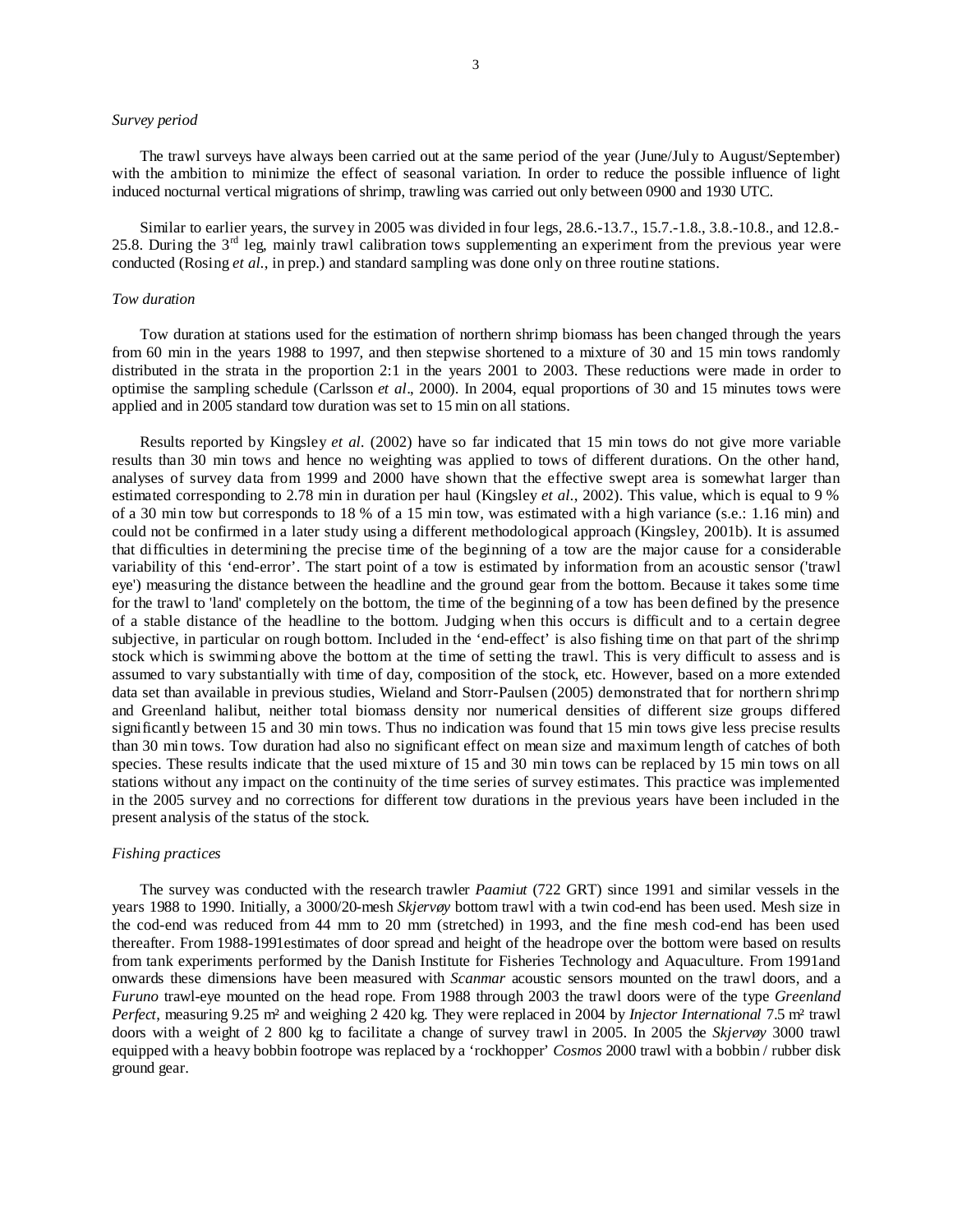### *Swept area calculation*

For both trawls the wingspread (i.e. the width of the swept area) V have been calculated based on the following principles, assumptions and approximations. The trawl and the trawl plus bridles are assumed to form two similar triangles:



The width between trawl doors (*L*) is monitored during towing by sensors ("SCANMAR HC4"). The total length of the trawl excluding the cod end  $(t_l)$  is known (measured on land) as well as the total length between the trawl door and the tip of the wing "bridle length" (*st*) (measured on land). Two expressions for sinus a can be formed and put equal to each other:

$$
\sin (a) = (L/2) / (t_1 + s_t)
$$
 and  $\sin (a) = (V/2) / t_1$ 

This gives the opportunity to form an expression for *V*, the width of the swept area, as:

$$
V=(t_l *L) / (t_l + s_t).
$$

The length of the *Skjervøy* trawl is 67.15 m and the length of the *Cosmos* trawl is 71.8 m, both measures exclude the cod ends. In 2004 and in 2005, the bridle length, i.e. the total length of lines, chains and shackles between the trawl doors and the tip of the trawl wing, was 54 m for both trawls whereas other bridle lengths were used in earlier years (Table 1). In the case of the *Skjervøy* trawl a factor of 0.7 m have been added to the expression for V. This factor was added since the *Skjervøy* trawl is a three-winged trawl and the lower wings (the wings directly attached to the ground-rope) were estimated to spread 0.35 meters wider than the middle wings on each side in tank experiments at the Danish Institute for Fisheries Technology and Aquaculture (Per Kanneworff, pers. com.).

The distance between the trawl doors was recorded 3 or 5 times during each haul and mean wingspread for each tow was calculated from average door spread and the geometry of the trawl as described above. Nominal swept area was calculated as the straight-line track length between start and end-positions (GPS) multiplied by the mean wingspread for each tow.

### *Biomass estimation*

For each tow, the catch was divided by the nominal swept area calculated from wingspread and track length to estimate the density. Mean stratum densities were multiplied by the stratum area to compute stratum biomass, and corresponding coefficients of variation (*CV*, in %) for each stratum were calculated from the swept area estimate of the biomass  $(B)$  and the standard deviation of the density times the stratum area (STD) according to:

$$
CV = STD / B * 100.
$$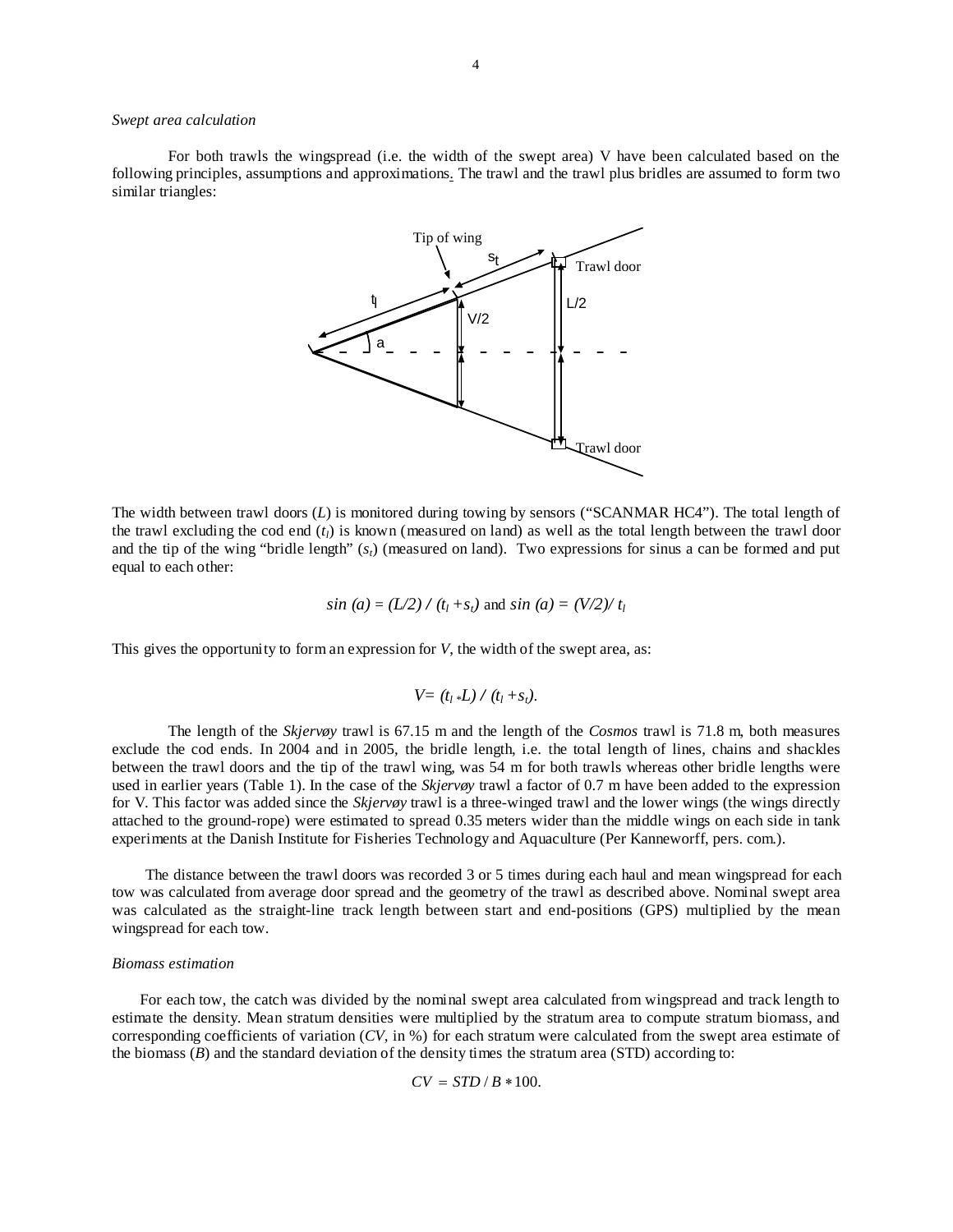Stratum biomasses and variances of these estimates were added to get regional and overall estimates. Overall error coefficients of variation (in %) were calculated as relative standard errors:

$$
OECV = \sqrt{\sum \frac{STD^2_i}{n_i}} / \sum B_i * 100
$$

where  $STD^2$ , *n*, and *B* denote variance, number of tows and biomass in stratum i, respectively. Standard deviations (STD) were calculated according to Cochran (1977) as  $B \times 0.985$  in cases in which only one tow per stratum has been available.

### *Biological samples*

From each catch a sample of about 1.5 to 4 kg of shrimp was taken and sorted to species. All specimens of northern shrimp were grouped into males, primiparous and multiparous females based on their sexual characteristics as defined by Allen (1959) and McCrary (1971), and oblique carapace length (CL) was measured to the nearest 0.1 mm using slide callipers.

 The number of northern shrimp in the samples was weighted by total catch and stratum area to obtain estimates of total number by sex and length group (0.5 mm intervals) for each stratum, for different inshore and offshore areas and the total survey area. These data were used to construct area-specific length frequencies and to calculate abundance indices for males and females as well as for small (<17 mm) specimens, which are expected to enter the fishery in the coming year.

An index of female biomass was computed from the proportion of females in weight converted from the overall length distribution and the estimate of total survey biomass. Fishable biomass was calculated from the total number of specimens with a length equal to and greater than 17 mm CL converted to weight. In both cases length-weight relationships given in Carlsson and Kanneworff (2000) and Wieland (2002a) were used for the period prior to 2001 and the years 2001 and 2002, respectively. In 2003, 2004 and 2005 new length-weight data were collected from all parts of the survey area and female biomass and fishable biomass were calculated from these annual length-weight relationships.

Abundance indices for age 2 were obtained by modal analysis of regional length frequencies for juveniles and males using the MIX 3.1A software (MacDonald and Pitcher, 1979; MacDonald and Green, 1988; release 3.1A by Ichthus Data Systems in 1993). The regions for pooling the original length frequencies were defined considering latitudinal gradients in bottom temperature (Wieland, 2004a). No smoothing of the length frequency histograms was applied prior to the analysis. Initial estimates of the modes and the number of age groups to be considered were obtained by visual inspection of the length frequencies. A constant coefficient of variation for length at age was used in the MIX analysis during a first run. However, because the first age group was not well represented in many of the samples, a part of the larger males had already changed sex and differences in growth between cohorts were likely, varying coefficients of variation were finally used.

#### *Bottom temperature*

Until 1994 bottom temperatures were measured with a *Seabird* CTD and thereafter with a *Seamon* sensor mounted on one of the trawl doors. The *Seamon* sensor records data in intervals of 30s with a resolution of 0.01°C. Average temperatures for each haul were calculated after retrieval of the sensor. All measurements taken at depths >150 m were used to calculate a mean bottom temperature weighted for the areas of the survey strata between 150 and 600 m depth.

#### **Results and Discussion**

#### *Effect of the change of the survey trawl*

Figure 2 compares wingspread and vertical opening of the *Skjervøy* trawl with the *Cosmos* trawl during experimental hauls conducted for calibration purposes (Rosing *et al.*, 2005). For the *Cosmos* trawl, average wingspread was about 8 m wider and vertical opening was about 1.5 m higher than for the *Skjervøy* trawl, both differences being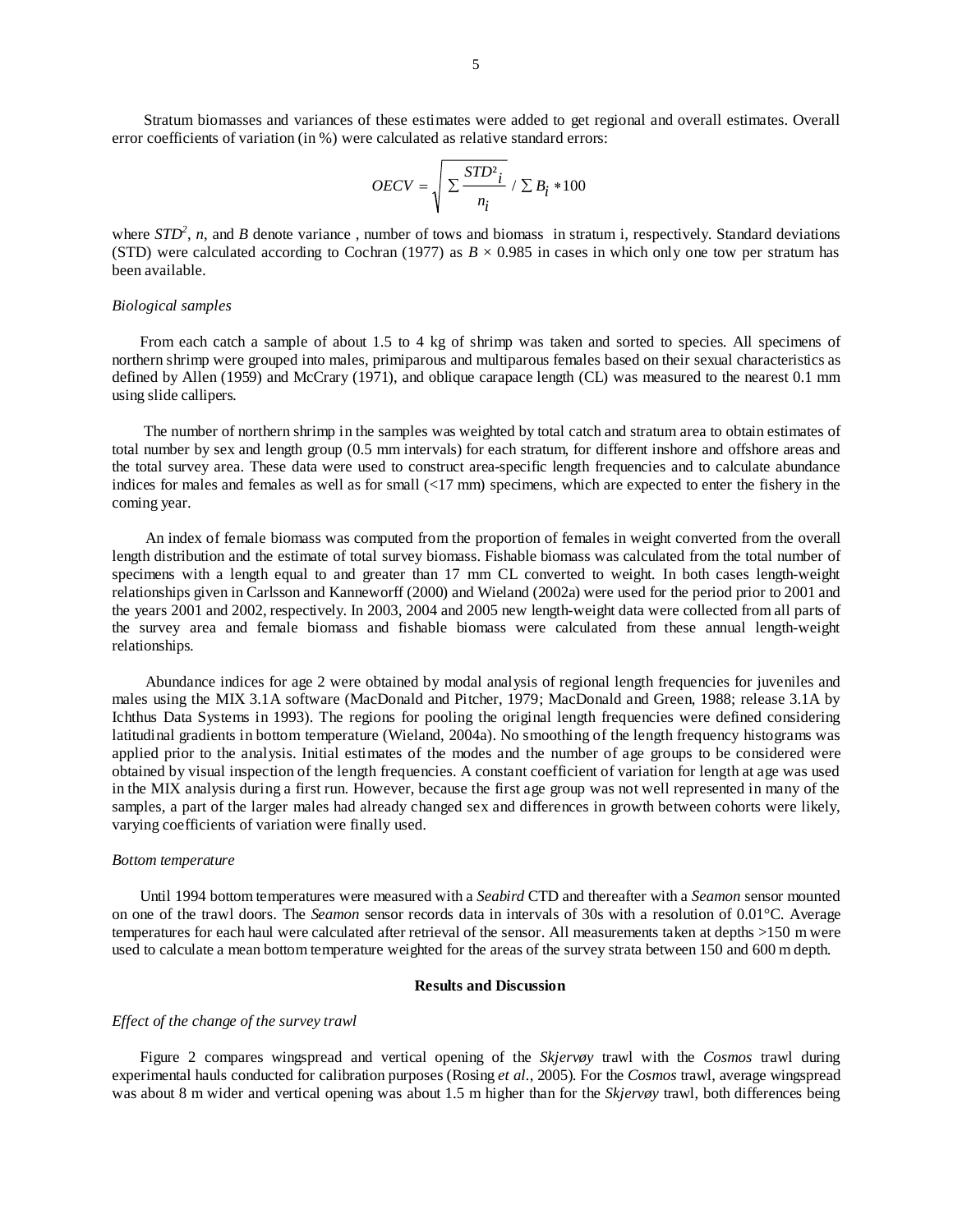statistically significant (Paired t-test, *P* < 0.001). The calculation of the swept area takes the difference in wingspread into account while the vertical opening of the trawl has, as in previous years, not been considered in the biomass estimates. In addition to the trawl dimension, the change of the type of the groundgear seems to induce a size dependent effect on the catchability for northern shrimp (Rosing *et al.*, in prep.). These results prompted a conversion of the stock estimates from the previous survey years in order to create a compatible time series. The procedures and results of this conversion is described in detail in Wieland (2005a).

### *Area coverage*

As usual, a number of planned trawling sites had to be cancelled for various reasons. Because about half of the trawling sites are chosen at random some stations may have been placed in areas in which the conditions were not suitable for bottom trawling despite the fact that the new trawl has been proven to be much less sensitive to rough bottom conditions than the old one.

In 2005, 204 stations at depths between 150 and 600 m were planned of which only eight locations were not be covered due to a combination of unfavourable bottom conditions or time restrictions. Hence, in total 194 valid tows were available to describe the stock situation of northern shrimp this year.

#### *Estimates of total biomass*

For all strata biomass estimates have been calculated (Tables 2a-d) on the basis of the nominal swept area. The biomass estimates (in tons) for the five main regions and the entire survey area in 2005 are:

| Region             | Biomass estimate (t) | Number of stations | (96)<br><b>OECV</b> |
|--------------------|----------------------|--------------------|---------------------|
| North              | 100 546              | 28                 | 22.1                |
| Canadian zone      | 9 3 3 2              | h                  | 41.4                |
| West (incl. South) | 302 465              | 139                | 23.5                |
| Disko Bay / Vaigat | 139 551              | 21                 | 53.8                |
| Total              | 554 594              | 194                | 16.0                |

The estimated total biomass for the period 1988 to 1997 was fairly stable around a mean of 240 000 tons. After 1997, the biomass increased significantly to record high estimates of 690 000 tons in 2003 and 650 000 tons in 2004 followed by a substantial decline to about 550 000 tons in 2005 (Table 3, Fig. 3 upper panel). Survey indices of biomass per unit area, which accounts for the extension of the survey area in the past three years, indicate the same trend as the swept area estimates of total abundance (Fig. 3, lower panel).

After having optimised the sampling procedure, i.e. selection of sampling sites, reducing the tow duration and operating with a mixture of fixed and reallocated stations, the overall error coefficient of variation (OECV) of the biomass estimates has decreased during the past years (Table 4). The OECV for the total survey in 2004 and in 2005, however, was 16%, which is 1.5% above the average since all regions were included in the survey area in 1994. This is most likely due to the relative low number of stations covered in the past two years with a change in the distribution of northern shrimp towards shallower depths (see below).

#### *Geographical and depth distribution*

The distribution of the northern shrimp density in 2005 (Fig. 1) followed an earlier observed pattern with high densities in the deeps between the shallow banks along the coast north from about 64°N, i.e. the Sukkertoppen Deep (≈64°30'N) and in particular in the Holsteinsborg Deep (≈66°30'N). However, high concentrations of northern shrimp were predominantly found in the area north of Store Hellefiske Bank ( $\approx 68$  to  $69^{\circ}$ N) as well as in the northern part of Disko Bay, throughout the Vaigat and south off Haregen (inshore area  $I2$ ,  $\approx 70^{\circ}30^{\circ}$ N). But northern shrimp was almost absent in most of the offshore area south from 62°N, especially in the Narsalik Bank (≈62°N) and Kap Desolation (≈60°30'N) region, and the catches in the coastal part of the Julianehåb Bight (offshore areas W8 and W9, ≈60°N) were much lower in 2005 than in previous years (Table 5). Exceptionally large catches at relative shallow waters (150-200 m depth) were obtained northwest of the Store Hellefiske Bank (0.9 t per 15 min tow, stratum W3-1) and south of Hareøen (6.5 t per 15 min tow, stratum I2-1). These catches cause the relatively high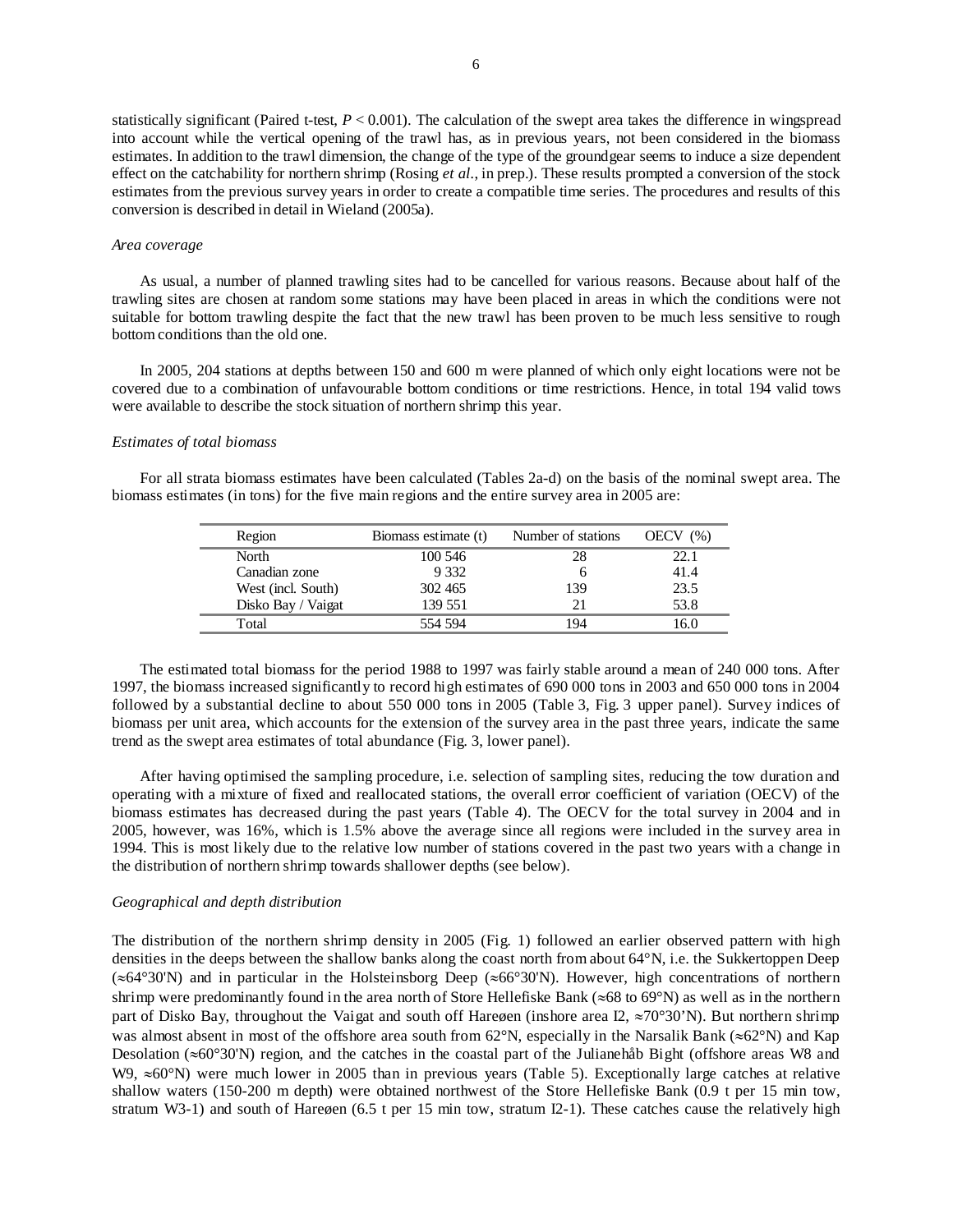standard deviations in the respective strata (Tables 2c and 2d), which in turn contributes considerably to the relative high overall error coefficient of variation (OECV, Table 4) for the total survey biomass estimate.

The Disko Bay/Vaigat region has the longest history of commercial fishery for northern shrimp in Greenland since it developed in the early 1950s. When the survey first included this area in 1991, a biomass of around 50 000 tons was estimated, corresponding to 29% of the biomass for the total survey area at that time. The estimated biomass has increased steadily from a low in 1993 to the record high estimates of near 125 000 tons in 2003 and 140 000 tons in 2005 (18% and 25%, respectively, of the total survey biomass). Estimated densities of northern shrimp in the Disko Bay/Vaigat region have always been very high compared to the offshore areas (Table 5) ranging between 9.6 and 14.2  $t/km^2$  (or  $g/m^2$ ) in the four recent years. This is about three times higher than the average offshore density during the same period.

Figure 4 shows the variations in biomass distribution in different geographical areas. The results show that most strata exhibit large changes throughout the years. However, the biomass in the northernmost offshore region (U) and in the Canadian part of the survey area (C0) as well as in the Disko Bay/Vaigat area (I) did not change very much from 2003 to 2005. In contrast, the biomass in the southernmost offshore region (W8 and W9) has decreased continuously since 2002, and for the remaining offshore area (W1 to W7) a sharp decline is indicated from 2004 to 2005.

Relative distribution of the biomass in depth layers (Fig. 5) shows that the bulk of the biomass was found between 300 and 400 m depth until 1994. This has gradually changed and most of the biomass (70% of the overall biomass) was observed in the 200-300 m in 2001. Subsequently, the biomass increased in all depth intervals, but the 200-300 m depth interval still contributes the major part of the total biomass (66% in 2004). Despite being the most important one, the contribution of the 200-300 m depth layer to the overall biomass decreased in 2005 to about 50% while the proportion found in 150-200 m depth layer increased from less than 5% in 2004 to about 20% in 2005, which is the highest value ever seen in the time series.

#### *Size distribution by area in 2005*

Males smaller than 13 mm CL were generally rare in the offshore areas U1 to U3, C0 and W1 to W9, and the offshore length frequency distributions indicate a dominance of males between 19 and 21 mm CL (Fig. 6a, b). In some of these areas, smaller (14 to 17 mm CL) males were also abundant while large (>21 mm CL) males and females dominated the length frequencies in the Canadian zone (C0) and in the areas W6 to W8 but at very low levels of abundance. Length frequencies for the inshore areas I1 and I2 differed from the offshore distributions showing a much more pronounced presence of males between 13 and 17 mm CL (Fig. 6c).

### *Annual size distributions*

Overall length distributions for the offshore and the inshore area in 1988 to 2005 are compared in Fig. 7a-d. The offshore length frequency distribution for 2005 shows a distinct mode of males at 20 mm CL (Fig. 7d). Abundance of males between 13 and 17 mm CL appears to be slightly higher in 2005 than in 2004 but is low compared to e.g. 2003 and in particular 2001. The primiparous females show a mode at about 23.5 mm CL and a mode at 25 mm CL is discernable for multiparous females in the offshore areas in 2005 (Fig. 9d). The inshore length frequency for 2005 differed from that recorded in previous years, in particular concerning the presence of a pronounced peak for males at 16 mm CL (Fig. 7d). The inshore length frequency distributions were, however, similar to the offshore ones concerning the modes of the primiparous and the multiparous females at 23.5 and 25 mm CL in all years since 2003 (Fig. 7d).

Figure 8 shows overall length frequencies for the entire survey area combining the offshore and inshore data for the years 2002 to 2005. A progression of the 1999-year-class from about 17.5 mm CL in 2002 to 20 mm CL in 2003 is clearly visible. This year-class began to pass into the female group in 2004 and contributes probably to the majority of the primiparous females in 2005. Subsequent year-classes were weaker and more difficult to trace in the length frequency distributions. However, the considerable increase in the level of abundance of the 1999-year-class at the progressing modes from about  $7.5 \times 10^{-9}$  at age 3 in 2002 to about  $10.0 \times 10^{-9}$  at age 4 in 2003 is striking. A similar effect can been noted for the 2000-year-class with modes at 9 mm CL in 2001 and about 13 mm CL in 2002 and corresponding abundance levels of about  $0.25 \times 10^9$  at age 1 and  $1.5 \times 10^9$  at age 2. Several processes, which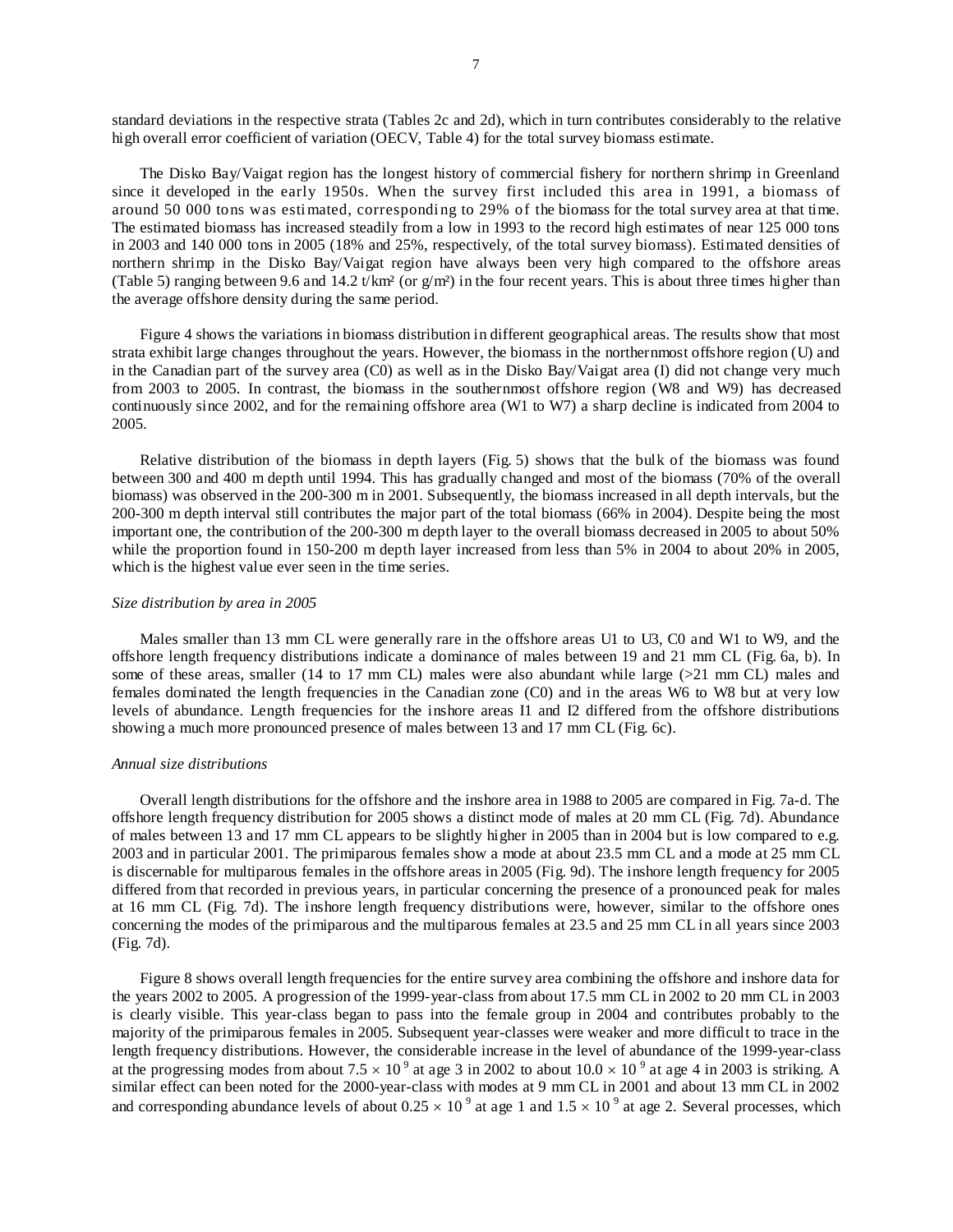include mesh selection of the trawl especially for shrimp smaller 11 mm CL (Wieland, 2002b), escapement of juveniles below the footrope (Nilssen *et al.*, 1986) and immigration from nursery areas at depths shallower than intensively covered by the survey (Wieland and Carlsson, 2001) may explain this phenomena. Nevertheless, the high abundance of males between 14 and 17 mm CL in 2005 (Fig. 8) suggests that progression to the female group is secured for the next year, but there is no indication that a strong year-class will enter the fishable stock in the coming years.

#### *Length-weight relationship*

Measurements of individual length and weight were pooled for all sexual groups and survey areas as a visual inspection of the data did not suggest a separate treatment (Fig. 9, upper panel), and the resulting length-weight relationship for 2005 differed not very much from those used in previous years (Fig. 9 lower panel):

| 1988-2000: $W = 0.000669 * L^{2.96}$   |
|----------------------------------------|
| 2001-2002: $W = 0.000483 * L^{3.0576}$ |
| 2003: $W = 0.000752 * L^{2.9177}$      |
| 2004: $W = 0.000765 * L^{2.9092}$      |
| 2005: $W = 0.000529 * L^{3.0213}$      |
|                                        |

where W is weight in g and L is carapace length in mm.

# *Total abundance, spawning stock biomass, fishable biomass and recruitment to the fishery*

Total numbers and proportions of male and female shrimp in the survey area (including both inshore and offshore areas) estimated from overall length distributions are given in Table 6. The total number of males and females together for 2005 is the third highest value on record and considerably exceeds the long-term mean. Corresponding estimates of biomass derived from a conversion of the length frequencies to weight are listed in Table 7. Total biomass calculated in this way differed by less than 1% from the direct estimates of the total survey biomass (Table 3), except for 2001 (-6.3%) and 2005 (-4.2%). The proportion of females is close to the long-term average, both in terms of abundance and in biomass.

Female biomass estimated from the proportions of females in the stock based on weight, i.e. derived from the conversion of the overall female length distributions to weight (Table 6), and the direct estimates of survey biomass (Table 3) have previously been used as an index of spawning stock biomass (SSB). The SSB indices for 2003 and 2004 have been by far the highest on record amounting to more than two times the long-term average. It has, however, recently been questioned whether this index is an adequate measure for the reproductive potential of the stock because indications were found that a change in the temperature regime and high stock density in major parts of the survey area have affected spawning frequency, length at sex transition and average female size, population fecundity and pre-recruit survival (Wieland, 2004b, c).

Table 8 shows the fishable biomass calculated from the number of individuals equal to and above 17 mm CL. This size limit is assumed to correspond roughly to the  $L_{50}$  value of a commercial shrimp trawl with a mesh size of 44 mm in the cod-end. The fishable biomass increased in 2003 to record high value for the offshore and the inshore area combined. In 2005, the fishable biomass index for the entire survey area was about 480 000 tons, which is considerably lower than in the previous two years but it is still far above the long-term average. This is mainly a result of the progression of the exceptional strong 1999-year-class and the 2000-year-class beyond 17 mm CL (Fig. 8).

Abundance index of small (<17 mm CL) males calculated for all years since 1993, i.e. the year in which the mesh size of the cod-end liner were reduced from 44 to 20 mm, are given in Table 9. The 2005 value for the offshore area is at the same level as in 2004 whereas a considerable increase was recorded for the inshore area. For both, the offshore and the inshore areas combined, the abundance of small males is above the long-term average and suggests that recruitment to the fishery is secured for the next year.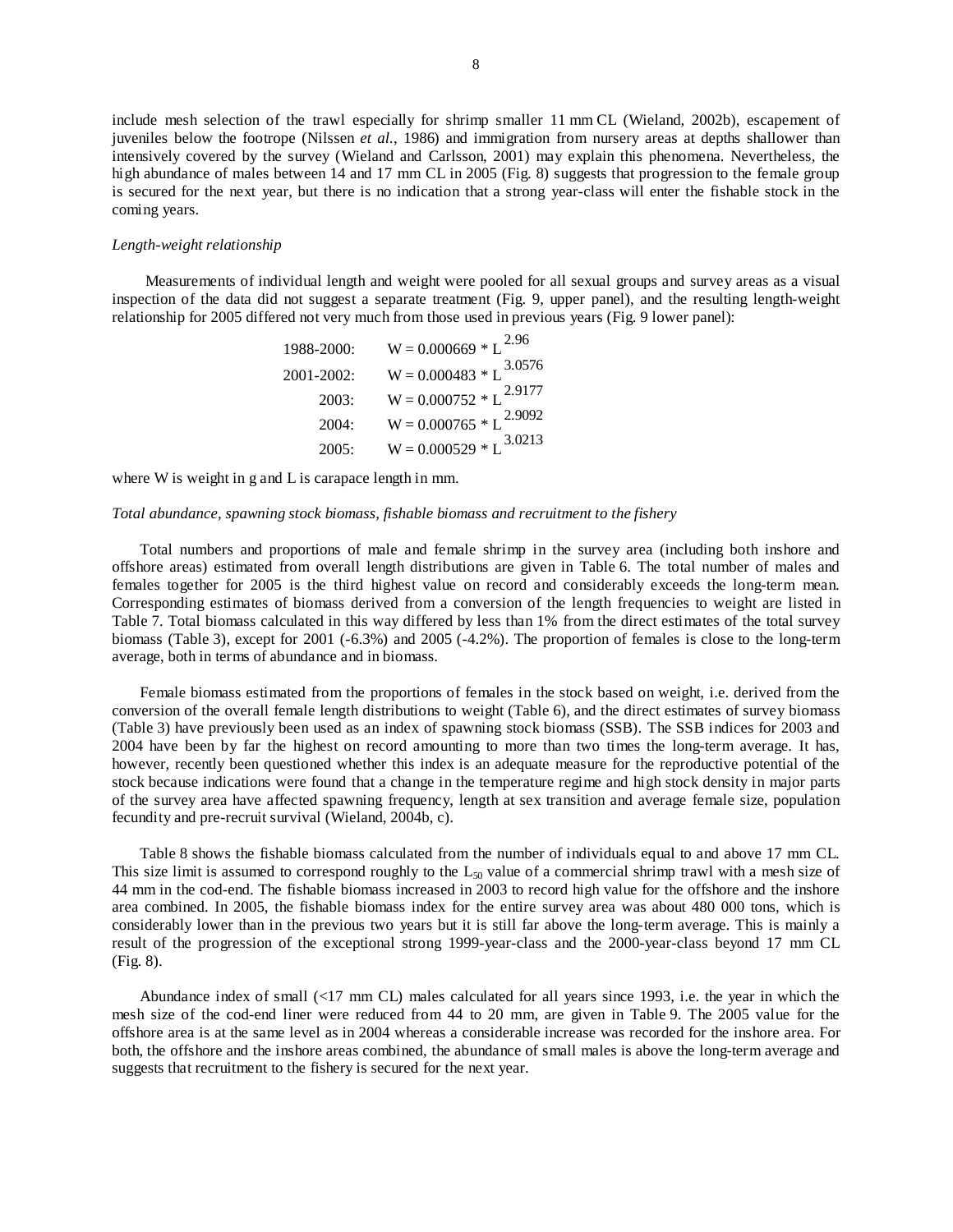The contribution of the inshore component (Disko Bay and Vaigat) of the stock to the overall fishable biomass and recruitment to the fishery has varied through the years (Tables 8 and 9) and is actually 26% in terms of fishable biomass and 51% in terms of recruitment to the fishery. These values are above the long-term average and indicate strongly the importance of the Disko Bay/Vaigat region despite its relative small area (7% of the total survey area).

#### *Recruitment and mean length at age 2*

Length frequencies of northern shrimp (juveniles and males) by region with fitted Gaussian components for age 1, 2, and 3 in 2005 are shown in Fig. 10. Further results of the modal analysis, i.e. the mean length at age 2 in the years 1993 to 2005, are listed in Table 10. The Gaussian components fitted the observed distribution in the size range of the different age groups reasonably well in almost all cases. Regional differences in the mean length at age 2 amounted to 2.0 mm CL in 2005. Furthermore, remarkable annual changes in the mean length at age 2 were observed. This was most pronounced in the in the Disko Bay/Vaigat region (inshore areas I1 and I2) with values ranging from 11.4 to 15.4 mm CL (Table 10). Both, the regional differences as well as the annual changes in mean length at age 2 have been related to changes in the temperature regime and stock density (Wieland, 2005b).

At age 2, northern shrimp was found in exceptional high numbers in the offshore area in 1996 (Fig. 11). Age 2 abundance increased steadily since 1997 until a record high value in 2001, and declined thereafter to 3.4  $\times$  10<sup>9</sup> individuals in 2005, which correspond to 40% of the long-term average. It is worth to note that the Disko Bay / Vaigat area (inshore regions I1 and I2), which accounts only for about 7% of the total survey area, contributed between 28 and 45% to the total abundance of this age group in the period 1997 to 2002. Moreover, the proportion of recruits at age 2 found in the inshore waters increased to 54 and 73% in 2004 and 2005, respectively.

The abundance indices for age 2 showed significant correlations with the fishable biomass (all individuals ≥17 mm CL) one, two and three years later (Fig. 12). The relationship was closest for a lag of three years and suggests a decrease of fishable biomass from its record high level of about 630 000 tons in 2003 to approximately 330 000 t in 2006 and 2007, and further to about 235 000 tons in 2008 (Fig. 13). This would correspond to the average level seen in the 1990s. However, the large confidence and prediction intervals of the linear regression indicate that these estimates are attributed with a high uncertainty. Time lags of one to three years in the correlation between recruitment at age 2 and fishable biomass are reasonable considering that the main contribution comes from individuals in the size range of age 3 to 5 (Fig. 8). Although the relationship between recruitment at age 2 and fishable biomass three years later is highly significant, it should be kept in mind that the predictions for coming years are only valid if the overall effect from the underlying processes like growth, natural mortality (e.g. predation by Greenland halibut and cod) and the removal by the fishery relative to stock size (exploitation rate) do not change.

#### *Bottom temperature*

Bottom temperatures ranged from  $1^{\circ}$ C in the shallow (<200 m) parts of the Disko Bay to about 6 $^{\circ}$ C in the southern offshore areas (Fig. 14). Values above 4°C were found in large parts of offshore area south of 63°45'N whereas bottom temperatures between 2 and 3<sup>o</sup>C prevailed in the remaining parts of the survey area (Fig. 15, upper panel). It is further noteworthy that the change from a cold to a warm period has affected all different depth layers (Fig. 15, middle panel). The overall area weighted mean bottom temperature amounted to 3.11°C, which corresponds to the average observed since 1997 (Fig. 15, lower panel) and indicates that the recent relative warm period has continued.

# **Conclusions**

Estimates of northern shrimp (*Pandalus borealis*) biomass derived from stratified random surveys performed West Greenland waters since 1988 showed little variation until 1997 with annual estimates of the standing stock of between 170 000 and 270 000 tons. Since 1997 a pronounced increase in survey biomass has been observed with record high values of about 690 000 and 650 000 tons in 2003 and 2004, respectively, followed by a decline to 550 000 tons in 2005. Large variations from year to year both geographically and over depth zones were observed suggesting that the stock is highly migratory. The survey design has been evaluated and adjusted in the later years in order to reduce sampling variation. In contrast to previous years, low biomass was recorded in the southernmost offshore region and catch rates increased considerably in relative shallow waters (150-200 m) in almost all areas. This is most likely a response to the increase in temperature of the bottom water in the south as well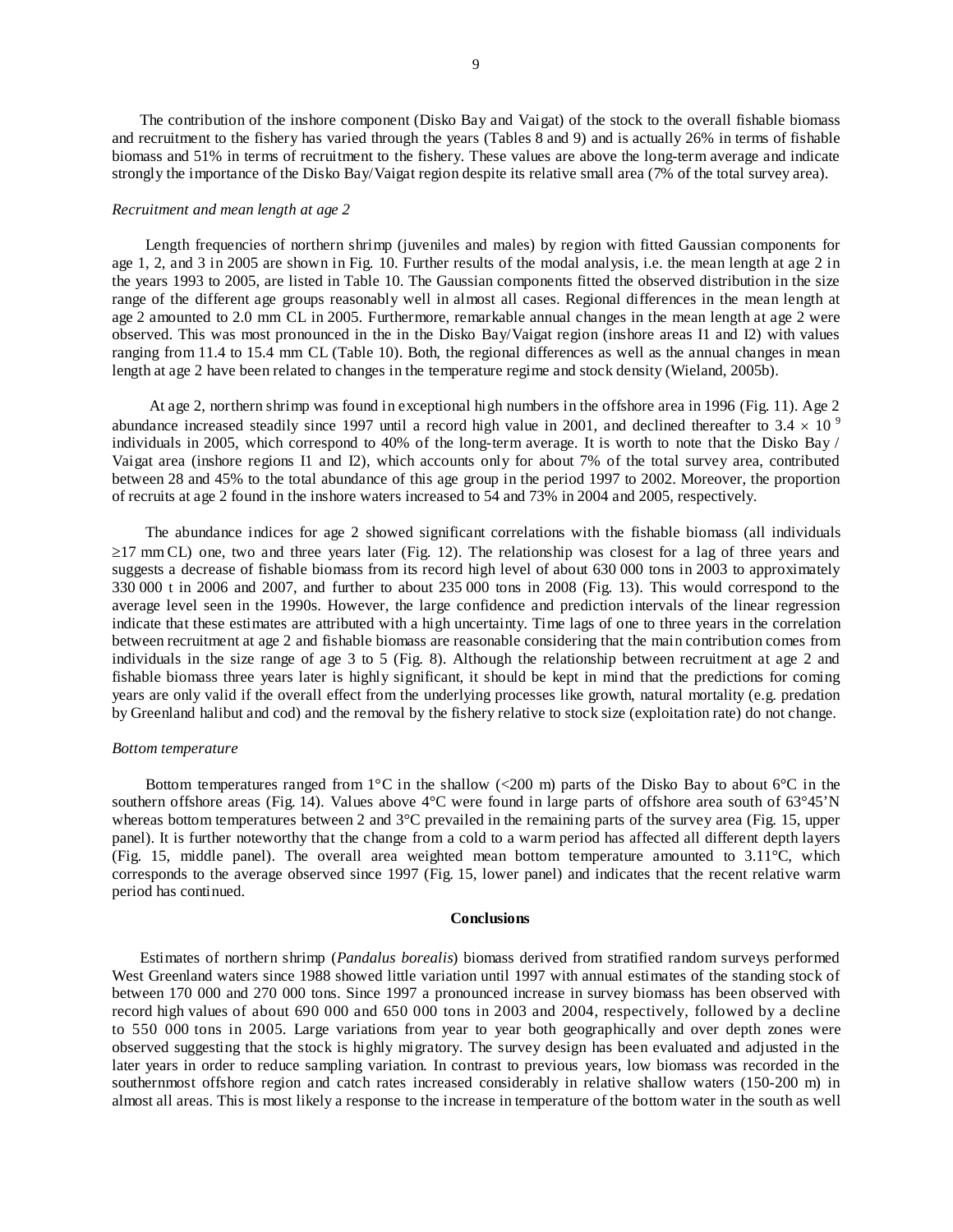as in the deeper waters in general to a level, which is at the upper limit that is assumed to be optimum for northern shrimp (1-6°C, Shumway *et al.*, 1985). Indices of female biomass and fishable biomass for 2005 are well above long-term average. The length distribution observed in 2005 indicates that progression of males to the female group is secured for the next year, but low abundance of recruits at age 2 suggests a decrease in stock size to a level observed in the mid-1990s during the coming years.

### **References**

- ALLEN, J. A.. 1959. On the biology of *Pandalus borealis* Krøyer, with reference to a population off the Northumberland coast*. J. Mar. Biol. Assoc. U.K*., **38**: 189-220.
- CARLSSON, D. M., and P. KANNEWORFF. 2000. Stratified-random trawl survey for shrimp (*Pandalus borealis*) in NAFO Subarea 0+1, in 2000. *NAFO SCR Doc*., No. 78, Serial No. N4335.
- CARLSSON, D, O. FOLMER, P. KANNEWORFF, M. KINGSLEY, and M. PENNINGTON. 2000. Improving the West Greenland Trawl Survey for shrimp (*Pandalus borealis*). *J. Northw. Atl. Fish. Sci*., **27**: 151-160.
- COCHRAN, W. G., 1977. Sampling techniques, 3rd edition. John Wiley & Sons, New York. 428 p.
- KINGSLEY, M. C. S., 2001a. Effects in 2001 of recent modifications to the design of the West Greenland Shrimp Survey. *NAFO SCR Doc.,* No. 176, Serial No. N4565.
- KINGSLEY, M. C. S., 2001b. Studies in 2001 on the end effect of the Skjervøy 3000 trawl in the West Greenland shrimp survey. *NAFO SCR Doc.,* No. 177, Serial No. N4566.
- KINGSLEY, M. C. S., KANNEWORFF, P., CARLSSON, D.M., 1999. Modifications to the design of the trawl survey for *Pandalus borealis* in West Greenland waters: effects on bias and precision. *NAFO SCR Doc*., No. 105, Serial No. N4184.
- KINGSLEY, M. C. S., D. M. CARLSSON, P. KANNEWORFF, and M. PENNINGTON, 2002. Spatial structure of the resource of *Pandalus borealis* and some implications for trawl survey. *Fish. Res*. **58**: 171-183.
- KINGSLEY, M. C. S., P. KANNEWORFF, and D. M. CARLSSON, 2004. Buffered random sampling: a sequential inhibited spatial point process applied to sampling in a trawl survey for northern shrimp *Pandalus borealis* in West Greenland waters. *ICES J. Mar. Sci*., **61**: 12-24.
- MCCRARY, J.A., 1971. Sternal spines as a characteristic for differentiating between females of some Pandalidae. *J. Fish. Res. Board Can.*, **28**: 98-100.
- MACDONALD, P. D. M., and T. J. PITCHER. 1979. Age-groups from size-frequency data: A versatile and efficient method of analysing distribution mixtures. *J. Fish. Res. Board Can*., **36**: 987-1001.
- MACDONALD, P. D. M., and P. E. J. GREEN, 1988. User's guide to program MIX: an interactive program for fitting mixtures of distributions. Release 2.3, January 1988. Ichthus Data Systems, Hamilton, Ontario, 60 p.
- NILSSEN, E.M., R.B. LARSSEN, and C.C. HOPKINS, 1986. Catch and size-selection of *Pandalus borealis* in a bottom trawl and implications for population dynamics analyses. *ICES C.M. Doc*., No. 1986/K:4.
- ROSING, M., K. WIELAND, M. KINGSLEY and B. BERGSTRÖM, 2005. Preliminary results from shrimp trawl calibration experiments off West Greenland (2004, 2005) with notes on encountered experiment design / analyses problems. *NAFO SC Working paper*, No. 05/42.
- SHUMWAY, S. E., H. C. PERKINS, D. F. SCHICK, and A. P. STICKNEY. 1985. Synopsis of biological data on the pink shrimp, *Pandalus borealis* Krøyer, 1838. *NOAA Technical Rapport NMFS30 / FAO Fisheries Synopsis*, No. 144, 57 p.
- WIELAND, K., 2002a. A new length-weight relationship for northern shrimp (*Pandalus borealis*) off West Greenland (NAFO Subareas 0+1). *NAFO SCR Doc*., No. 144, Serial No. N4773.
- WIELAND, K., 2002b. The use of fine-meshed bags for sampling juvenile northern shrimp (*Pandalus borealis*) in the West Greenland Bottom Trawl Survey. *NAFO SCR Doc*., No. 145, Serial No. N4774.
- WIELAND, K., 2004a. Abundance, mean size at age and growth of northern shrimp (*Pandalus borealis*) juveniles and males off West Greenland in 1993-2004. *NAFO SCR Doc*., No. 04/73, Serial No. N5043.
- WIELAND, K., 2004b. Recruitment of northern shrimp (*Pandalus borealis*) off West Greenland in relation to spawning stock size and environmental variation, 1993-2004. *NAFO SCR Doc*., No. 04/74, Serial No. N5044.
- WIELAND, K., 2004c. Length at sex transition in northern shrimp (*Pandalus borealis*) off West Greenland in relation to temperature and stock size. *Fish. Res.* **69**: 49-56.
- WIELAND, K., 2005a. Conversion of Northern shrimp (*Pandalus borealis*) biomass, recruitment and mean size from previous years (1988-2004) to the new standard trawl used in the Greenland Bottom Trawl Survey at West Greenland in 2005. *NAFO SCR Doc*., No. 05/75, Serial No. N5180.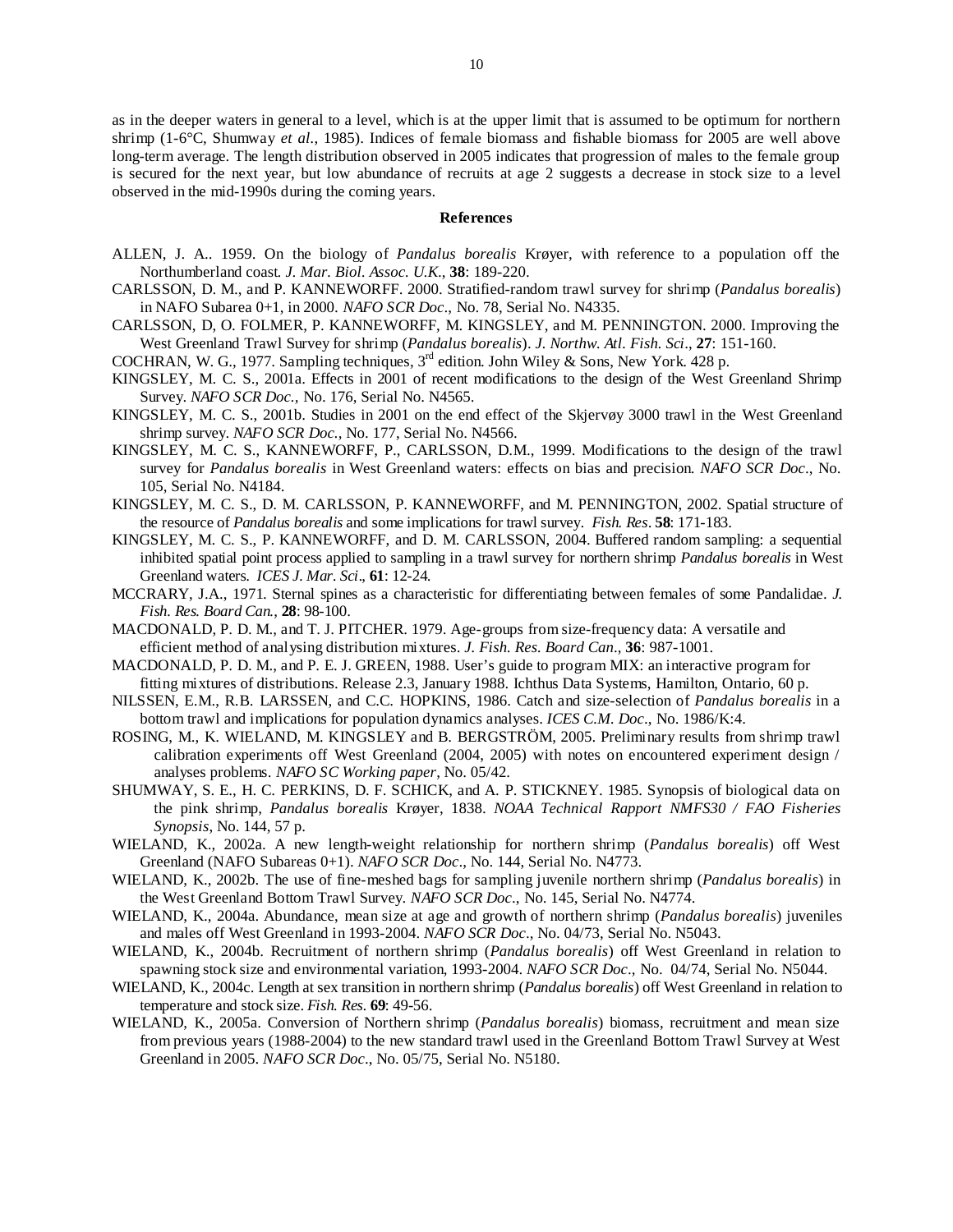- WIELAND, K., 2005b. Changes in recruitment, growth and stock size of northern shrimp (*Pandalus borealis*) at West Greenland: temperature and density-dependent effects at released predation pressure. *ICES J. Mar. Sci.* **62**: 000-000 (corrected proofs available online).
- WIELAND, K., and D. M. CARLSSON, 2001. Geographical distribution and mean size of different life stages of northern shrimp (*Pandalus borealis*) off West Greenland. *NAFO SCR Doc*., No. 01/178, Serial No. N4567.
- WIELAND, K. and P. KANNEWORFF, 2004. Revision of depth contours and stratification of the West Greenland Bottom Trawl Survey for northern shrimp. Technical report No. 56, Greenland Institute of Natural Resources (http://www.natur.gl/publikationer/tekniske rapporter).
- WIELAND, K., and M. STORR-PAULSEN, 2005. Effect of tow duration on catch rates and mean length of northern shrimp (*Pandalus borealis*) and Greenland halibut (*Reinhardtius hippoglossoides*) in the West Greenland Bottom Trawl Survey, 1999-2004. In: ICES WKSAD Report 2005. ICES C.M. 2005/B:07, p. 123- 145 (Working document 6). Paper submitted to Fisheries Research.
- Table 1. Vessel, trawl types and rigging parameters used in the West Greenland Bottom Trawl Survey for shrimp and fish (\*: from tank experiments (Per Kanneworff, pers.com.), \*\*: average for all valid tows calculated from measures of door spread and approximated geometry of the trawl).

| Year / period | Vessel name     | Trawl type | Bridle total length (m) | Wingspread (m) |               |
|---------------|-----------------|------------|-------------------------|----------------|---------------|
| 1988          | Elias Kleist    | Skjervøy   | 59.9                    | 23.1           | $\ast$        |
| 1989          | <i>Sisimiut</i> | Skjervøy   | 81.1                    | 17.9           | $\ast$        |
| 1990          | Maniitsog       | Skjervøy   | 59.9                    | 23.1           | $\ast$        |
| 1991          | Paamiut         | Skjervøy   | 75.1                    | 28.3           | $**$          |
| $1992 - 2003$ | Paamiut         | Skjervøy   | 60.1                    | $20.1 - 25.2$  | $\ast$ $\ast$ |
| 2004          | Paamiut         | Skjervøy   | 54.0                    | 25.7           | $\ast$ $\ast$ |
| 2005          | Paamiut         | Cosmos     | 54.0                    | 28.6           | $\ast$ $\ast$ |

Table 2a. Estimated trawlable biomass (tons) and sampling statistics for the survey strata in region U, 2005.

| Stratum | Depth       | Area (km <sup>2</sup> ) | <b>Biomass</b> | Hauls          | <b>STD</b> | CV(%) |
|---------|-------------|-------------------------|----------------|----------------|------------|-------|
| $U1-1$  | 150-200     | 3302                    | 21.5           | $\overline{c}$ | 25.3       | 117.7 |
| $U1-2$  | 200-300     | 4494                    | 3432.5         | $\overline{c}$ | 263.8      | 7.7   |
| $U1-3$  | 300-400     | 4646                    | 12988.2        | 3              | 16321.0    | 125.7 |
| $U1-4$  | $400 - 600$ | 5312                    | 12404.2        | 1              | -          |       |
| $U2-2$  | 200-300     | 6496                    | 5702.1         | 4              | 3737.9     | 65.6  |
| $U2-3$  | 300-400     | 8517                    | 24551.0        | $\overline{c}$ | 16506.0    | 67.2  |
| $U2-4$  | $400 - 600$ | 7946                    | 5120.6         | 3              | 4385.4     | 85.6  |
| $U3-1$  | 150-200     | 2179                    | 10.7           | 1              |            |       |
| $U3-2$  | 200-300     | 3210                    | 30285.5        | 5              | 29484.6    | 97.1  |
| $U3-3$  | 300-400     | 1639                    | 4052.4         | $\mathfrak{D}$ | 152.1      | 3.8   |
| $U3-4$  | 400-600     | 2658                    | 1977.2         | 3              | 1349.9     | 68.3  |
| Total   |             | 50399                   | 100545.9       | 28             |            |       |

Table 2b. Estimated trawlable biomass (tons) and sampling statistics for the survey strata in region C, 2005.

| Stratum   | Depth   | Area (km <sup>2</sup> ) | <b>Biomass</b> | Hauls | <b>STD</b> | CV(%) |
|-----------|---------|-------------------------|----------------|-------|------------|-------|
| $C_{0-2}$ | 200-300 | 897                     | 3551.1         |       | 2091.1     | 58.9  |
| $C_{0-3}$ | 300-400 | 2126                    | 5713.1         |       | 5050.4     | 88.4  |
| $C0-4$    | 400-600 | 1213                    | 67.5           |       | 19.9       | 29.5  |
| Total     |         | 4236                    | 9331.7         |       |            |       |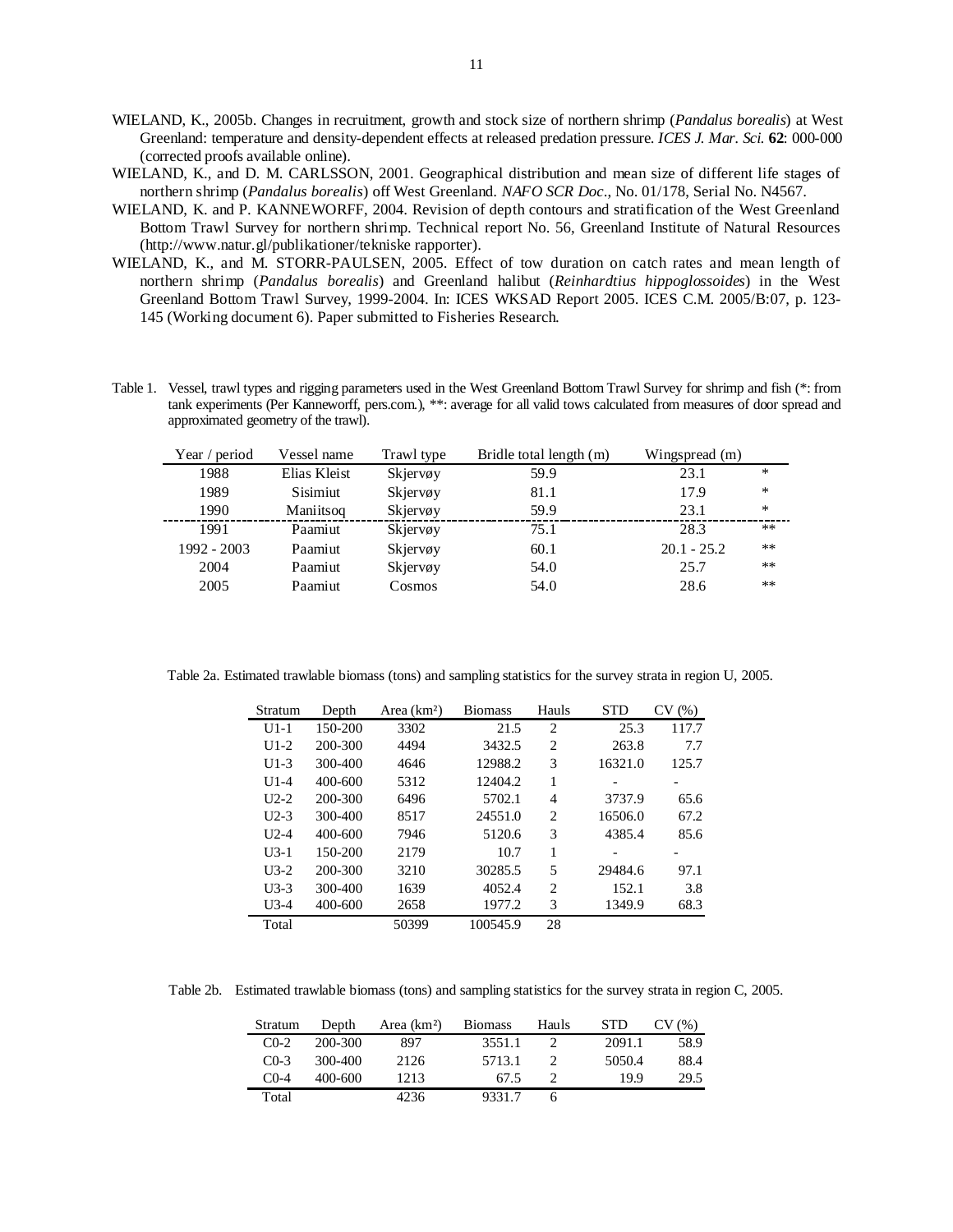| Stratum           | Depth   | Area (km <sup>2</sup> ) | <b>Biomass</b> | Hauls          | <b>STD</b>     | CV(%)          |
|-------------------|---------|-------------------------|----------------|----------------|----------------|----------------|
| $W1-1$            | 150-200 | 2968                    | 243.6          | $\overline{c}$ | 341.0          | 140.0          |
| $W1-2$            | 200-300 | 6035                    | 65644.7        | 6              | 134641.9       | 205.1          |
| $W1-3$            | 300-400 | 7515                    | 25428.2        | 8              | 20143.2        | 79.2           |
| $W1-4$            | 400-600 | 877                     | 152.5          | $\overline{c}$ | 189.1          | 124.0          |
| $W2-1$            | 150-200 | 1699                    | 3.3            | $\mathbf{1}$   | $\overline{a}$ |                |
| $W2-2$            | 200-300 | 2616                    | 30532.0        | 9              | 17145.3        | 56.2           |
| $W2-3$            | 300-400 | 1768                    | 32911.8        | 5              | 13001.6        | 39.5           |
| $W2-4$            | 400-600 | 965                     | 5026.7         | $\mathbf{1}$   |                |                |
| $W3-1$            | 150-200 | 2160                    | 33252.2        | $\overline{c}$ | 44386.9        | 134.8          |
| $W3-2$            | 200-300 | 4698                    | 24051.8        | 14             | 17267.7        | 71.8           |
| $W3-3$            | 300-400 | 2119                    | 5829.5         | $\overline{c}$ | 8022.3         | 137.6          |
| W3-4              | 400-600 | 2921                    | 10946.6        | 3              | 8266.7         | 75.5           |
| $W4-1$            | 150-200 | 4255                    | 2619.8         | $\overline{c}$ | 1171.2         | 44.7           |
| W4-2              | 200-300 | 1695                    | 13050.2        | 5              | 8154.7         | 78.8           |
| W4-3              | 300-400 | 777                     | 62.0           | $\overline{4}$ | 110.0          | 177.4          |
| W4-4              | 400-600 | 1873                    | 78.9           | 3              | 31.5           | 40.0           |
| $W5-1$            | 150-200 | 3001                    | 30633.2        | 5              | 47197.3        | 154.1          |
| $W5-2$            | 200-300 | 3648                    | 18570.2        | 11             | 55266.6        | 297.4          |
| $W5-3$            | 300-400 | 1950                    | 416.6          | $\overline{c}$ | 125.4          | 30.1           |
| $W5-4$            | 400-600 | 3021                    | 952.1          | $\overline{c}$ | 1343.4         | 141.1          |
| W <sub>6</sub> -1 | 150-200 | 1206                    | 0.1            | $\overline{c}$ | 0.2            | 141.4          |
| W6-2              | 200-300 | 2006                    | 199.9          | $\overline{7}$ | 408.1          | 204.2          |
| W <sub>6</sub> -3 | 300-400 | 1585                    | 1981.5         | 6              | 2629.5         | 132.7          |
| W6-4              | 400-600 | 1234                    | 134.1          | $\overline{c}$ | 189.6          | 141.4          |
| $W7-1$            | 150-200 | 2442                    | 7.1            | $\overline{c}$ | 10.0           | 141.4          |
| W7-2              | 200-300 | 891                     | 489.0          | 8              | 1382.2         | 282.7          |
| W7-3              | 300-400 | 265                     | 0.0            | $\overline{c}$ | 0.0            | 141.4          |
| W7-4              | 400-600 | 317                     | 0.2            | $\overline{c}$ | 0.2            | 103.9          |
| W8-1              | 150-200 | 424                     | 227.5          | $\overline{c}$ | 298.4          | 131.2          |
| W8-2              | 200-300 | 567                     | 228.7          | $\overline{c}$ | 275.7          | 120.6          |
| W8-3              | 300-400 | 405                     | 787.5          | $\overline{c}$ | 1107.5         | 140.6          |
| W8-4              | 400-600 | 718                     | 703.4          | $\overline{4}$ | 904.8          | 128.6          |
| W9-1              | 150-200 | 1711                    | 0.0            | $\overline{c}$ | 0.0            | $\overline{a}$ |
| W9-2              | 200-300 | 938                     | 0.0            | $\overline{c}$ | 0.0            |                |
| W9-3              | 300-400 | 516                     | 0.4            | 3              | 0.4            | 82.8           |
| W9-4              | 400-600 | 430                     | 0.0            | $\overline{2}$ | 0.0            |                |
| Total             |         | 72216                   | 305165.3       | 139            |                |                |

Table 2c. Estimated trawlable biomass (tons) and sampling statistics for the survey strata in region W, 2005.

Table 2d. Estimated trawlable biomass (tons) and sampling statistics for the survey strata in region I, 2005.

| Stratum  | Depth   | Area (km <sup>2</sup> ) | <b>Biomass</b> | Hauls          | <b>STD</b> | V(%)  |
|----------|---------|-------------------------|----------------|----------------|------------|-------|
| $I1 - 1$ | 150-200 | 397                     | 7393.7         | 2              | 1413.6     | 19.1  |
| $I1-2$   | 200-300 | 1903                    | 34836.1        | $\overline{c}$ | 6188.8     | 17.8  |
| $I1-3$   | 300-400 | 2430                    | 16687.3        | 3              | 10165.2    | 60.9  |
| $I1-4$   | 400-600 | 1561                    | 3297.2         | 2              | 2209.8     | 67.0  |
| $12 - 1$ | 150-200 | 432                     | 47387.0        | 4              | 66685.0    | 140.7 |
| $I2-2$   | 200-300 | 793                     | 19720.9        | 4              | 13599.3    | 69.0  |
| $I2-3$   | 300-400 | 1022                    | 8124.9         | $\mathcal{L}$  | 5235.8     | 64.4  |
| $I2-4$   | 400-600 | 1295                    | 2103.9         | $\mathcal{L}$  | 2129.3     | 101.2 |
| Total    |         | 9833                    | 139551.0       | 21             |            |       |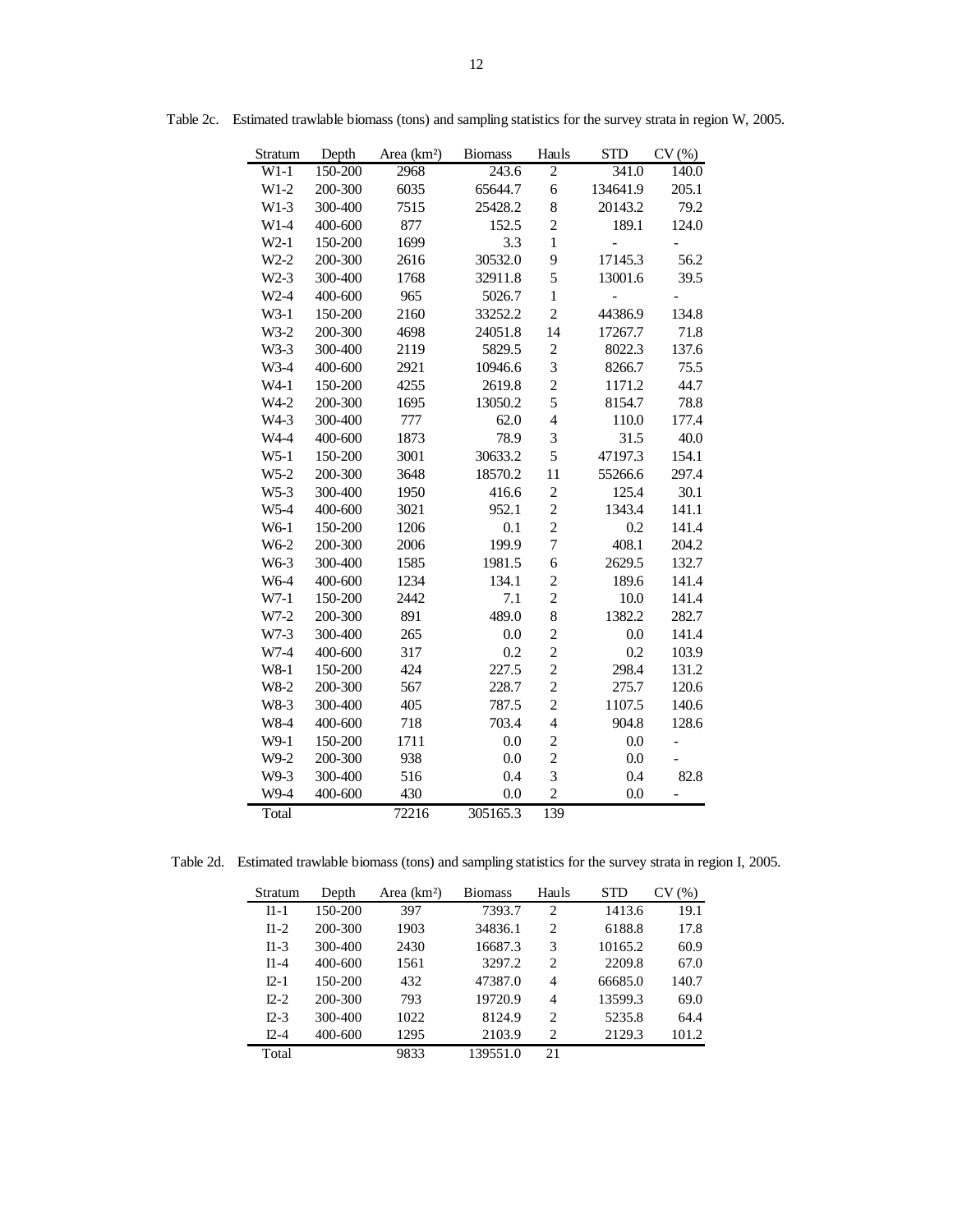| Year | $N1-N9$           | $U1-U3-1$ | $C1+C3$ |     |       |       | C0 <sup>1</sup> W1-W2 W3-W4 W5-W7 <sup>2</sup> | $S1+S2$ W8-W9 <sup>1</sup> |      | D1-D9 $3$ | $I1-I2-1$ | Total | SE <sup>4</sup> |
|------|-------------------|-----------|---------|-----|-------|-------|------------------------------------------------|----------------------------|------|-----------|-----------|-------|-----------------|
| 1988 | 25.9              |           | 10.9    |     | 63.3  | 98.2  | 20.3                                           | $\overline{a}$             |      | 45.0      |           | 263.8 | 24.7            |
| 1989 | 12.7              |           | 4.3     |     | 57.5  | 95.0  | 44.7                                           |                            |      | 45.0      |           | 259.2 | 32.3            |
| 1990 | 12.6              |           | 10.5    |     | 90.2  | 61.9  | 27.0                                           |                            |      | 45.0      |           | 247.3 | 32.6            |
| 1991 | 5.8               |           | 4.9     |     | 30.8  | 54.4  | 26.8                                           |                            |      | 49.5      |           | 172.2 | 23.0            |
| 1992 | 20.8              |           | 25.5    |     | 53.1  | 35.1  | 52.6                                           |                            |      | 47.5      |           | 234.7 | 32.5            |
| 1993 | 7.9               |           | 3.3     |     | 107.7 | 42.2  | 71.4                                           |                            |      | 32.5      |           | 265.0 | 30.9            |
| 1994 | 7.6               |           | 6.9     |     | 109.1 | 51.1  | 37.4                                           | 19.2                       |      | 39.0      |           | 270.3 | 51.7            |
| 1995 | 7.8               |           | 4.5     |     | 44.8  | 60.1  | 55.9                                           | 1.8                        |      | 44.9      |           | 219.8 | 30.6            |
| 1996 | 10.1              |           | 1.8     |     | 53.3  | 36.2  | 91.8                                           | 3.8                        |      | 50.9      |           | 247.9 | 40.4            |
| 1997 | 6.5               |           | 0.2     |     | 39.8  | 15.0  | 66.5                                           | 25.0                       |      | 50.8      |           | 204.0 | 31.1            |
| 1998 | 8.0               |           | 0.4     |     | 43.4  | 115.5 | 51.8                                           | 21.3                       |      | 59.5      |           | 300.0 | 57.6            |
| 1999 | 20.2              |           | 12.1    |     | 57.5  | 26.7  | 58.0                                           | 64.3                       |      | 60.4      |           | 299.2 | 42.1            |
| 2000 | 9.7               |           | 12.3    |     | 71.3  | 80.1  | 81.5                                           | 25.1                       |      | 83.9      |           | 363.9 | 40.3            |
| 2001 | 39.2              |           | 4.3     |     | 85.3  | 54.6  | 67.2                                           | 41.7                       |      | 82.8      |           | 375.1 | 44.2            |
| 2002 | $20.0$ $^{\rm 5}$ |           | 6.2     |     | 130.9 | 71.3  | 109.0                                          | 46.5                       |      | 98.5      |           | 482.5 | 60.0            |
| 2003 |                   | 125.5     | 6.8     |     | 170.6 | 107.1 | 112.5                                          |                            | 40.2 | 123.6     |           | 686.5 | 77.0            |
| 2004 |                   | 127.7     |         | 4.0 | 175.5 | 110.8 | 117.8                                          |                            | 17.7 |           | 93.5      | 647.0 | 103.7           |
| 2005 |                   | 100.5     |         | 9.3 | 159.9 | 87.2  | 53.4                                           |                            | 1.9  |           | 139.6     | 551.9 | 88.4            |

Table 3. Biomass estimates (in '000 tons) for combined strata and standard errors for the entire survey area 1988-2005.

<sup>1</sup>: New stratification introduced in 2003 (regions N and S) and in 2004 (regions U, C and D)

2: Areas W6 and W7 were sampled from 1990 and 1993, respectively

3: D1-D9 1988-90 not sampled, but set to mean of 1991-1997.

4: Standard error calculated excluding D1-D9 in 1988-1990

5: Probably underestimated due to poor coverage of the northern part of the area

| Table 4. Overall error coefficients of variation (%) for the biomass estimates of the five main survey regions and the entire |
|-------------------------------------------------------------------------------------------------------------------------------|
| survey area together with the corresponding number of hauls 1988-2005.                                                        |

| Year | N/U  | C    | W    | S                        | D/I                      | Total suvey | Number of hauls |
|------|------|------|------|--------------------------|--------------------------|-------------|-----------------|
| 1988 | 31.4 | 40.0 | 16.6 | $\overline{\phantom{0}}$ | ۰                        | 14.41       | 131             |
| 1989 | 22.2 | 42.8 | 20.1 | $\overline{\phantom{0}}$ | $\overline{\phantom{a}}$ | 18.60       | 130             |
| 1990 | 43.5 | 39.9 | 20.3 | ۰                        | $\overline{\phantom{a}}$ | 18.30       | 109             |
| 1991 | 40.2 | 27.1 | 17.7 | ۰                        | 22.9                     | 13.37       | 194             |
| 1992 | 16.9 | 68.9 | 18.5 | ۰                        | 15.7                     | 13.84       | 167             |
| 1993 | 51.6 | 53.3 | 13.5 | ۰                        | 19.4                     | 11.66       | 146             |
| 1994 | 48.7 | 18.3 | 23.7 | 99.2                     | 26.0                     | 19.11       | 157             |
| 1995 | 47.1 | 44.7 | 18.2 | 74.0                     | 17.7                     | 13.93       | 163             |
| 1996 | 52.6 | 91.0 | 21.8 | 95.0                     | 10.6                     | 16.31       | 148             |
| 1997 | 37.9 | 61.9 | 24.7 | 14.6                     | 14.5                     | 15.26       | 167             |
| 1998 | 40.4 | 44.0 | 26.1 | 58.8                     | 18.4                     | 19.19       | 209             |
| 1999 | 51.1 | 80.0 | 13.7 | 52.1                     | 14.2                     | 14.08       | 227             |
| 2000 | 36.1 | 7.8  | 15.4 | 56.8                     | 12.9                     | 11.08       | 198             |
| 2001 | 26.5 | 44.5 | 18.8 | 22.8                     | 18.6                     | 11.77       | 224             |
| 2002 | 56.0 | 45.4 | 16.0 | 55.0                     | 18.7                     | 12.44       | 216             |
| 2003 | 26.8 | 44.4 | 16.0 | 49.9                     | 17.5                     | 11.21       | 172             |
| 2004 | 24.9 | 22.6 | 24.1 | 71.4                     | 11.6                     | 16.03       | 187             |
| 2005 | 22.1 | 41.4 | 23.5 | 53.8                     | 34.6                     | 16.02       | 194             |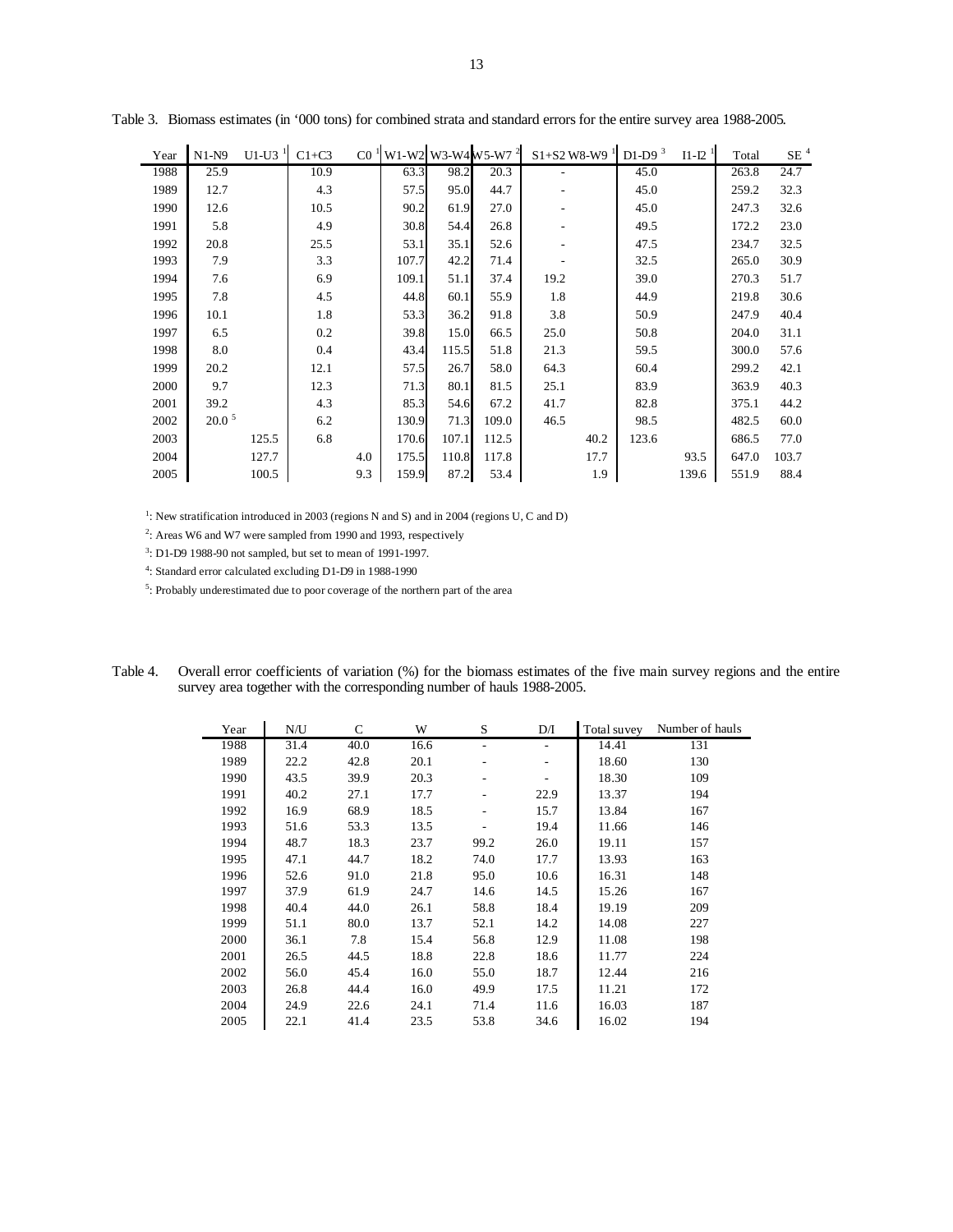| Year | N1-N9/U1-U3 | $C1+C3/CO$ | W1-W2 | W3-W4 | W <sub>5</sub> -W <sub>7</sub> | $S1-S2/W8-W9$ | $D1-D9/I1-I2$ |
|------|-------------|------------|-------|-------|--------------------------------|---------------|---------------|
| 1988 | 0.52        | 2.79       | 2.49  | 3.43  | 1.89                           | ۰             | ٠             |
| 1989 | 0.25        | 1.12       | 2.66  | 3.67  | 3.84                           | ٠             |               |
| 1990 | 0.25        | 3.23       | 3.48  | 2.50  | 1.57                           | ۰             | ۰             |
| 1991 | 0.14        | 1.39       | 1.31  | 2.42  | 1.90                           | ۰             | 5.40          |
| 1992 | 0.50        | 6.99       | 2.21  | 1.61  | 3.11                           | ۰             | 5.06          |
| 1993 | 0.19        | 0.98       | 3.89  | 1.88  | 3.60                           | ۰             | 3.59          |
| 1994 | 0.21        | 1.98       | 4.07  | 2.27  | 2.01                           | 3.98          | 4.27          |
| 1995 | 0.21        | 1.28       | 1.65  | 2.67  | 2.83                           | 0.26          | 5.05          |
| 1996 | 0.26        | 0.49       | 2.03  | 1.59  | 4.83                           | 0.57          | 5.80          |
| 1997 | 0.19        | 0.07       | 1.51  | 0.69  | 3.55                           | 3.81          | 5.58          |
| 1998 | 0.21        | 0.13       | 1.60  | 4.89  | 2.72                           | 3.43          | 6.61          |
| 1999 | 0.37        | 3.46       | 2.05  | 1.19  | 2.98                           | 9.77          | 6.53          |
| 2000 | 0.25        | 3.39       | 2.57  | 3.32  | 4.25                           | 3.76          | 8.92          |
| 2001 | 1.01        | 1.22       | 3.14  | 2.40  | 3.62                           | 3.03          | 8.84          |
| 2002 | 0.56        | 1.74       | 4.85  | 3.21  | 5.82                           | 5.77          | 12.75         |
| 2003 | 2.49        | 1.48       | 6.47  | 4.79  | 5.87                           | 6.69          | 12.42         |
| 2004 | 2.53        | 0.94       | 7.18  | 5.41  | 5.46                           | 3.04          | 9.61          |
| 2005 | 1.99        | 2.20       | 6.54  | 4.25  | 2.48                           | 0.34          | 14.19         |

Table 5. Estimated mean densities (t/km<sup>2</sup>) for combined strata in 1988-2005.

Table 6. Abundance estimates (billions) for males and females from overall length distributions for the total survey area 1988- 2005 (mean values for Disko Bay/Vaigat area in 1991-1997 used for 1988-1990).

| Year    | Males | Females | Total | Males % | Females % |
|---------|-------|---------|-------|---------|-----------|
| 1988    | 30.8  | 10.7    | 41.4  | 74.3    | 25.7      |
| 1989    | 44.8  | 7.9     | 52.7  | 85.0    | 15.0      |
| 1990    | 33.6  | 10.2    | 43.8  | 76.8    | 23.2      |
| 1991    | 22.5  | 5.9     | 28.4  | 79.3    | 20.7      |
| 1992    | 33.7  | 7.4     | 41.2  | 81.9    | 18.1      |
| 1993    | 39.9  | 9.6     | 49.5  | 80.7    | 19.3      |
| 1994    | 36.8  | 10.2    | 46.9  | 78.3    | 21.7      |
| 1995    | 31.8  | 7.5     | 39.3  | 80.9    | 19.1      |
| 1996    | 43.8  | 7.6     | 51.5  | 85.2    | 14.8      |
| 1997    | 31.3  | 7.3     | 38.5  | 81.2    | 18.8      |
| 1998    | 47.1  | 11.4    | 58.4  | 80.5    | 19.5      |
| 1999    | 48.8  | 11.3    | 60.1  | 81.1    | 18.9      |
| 2000    | 71.6  | 12.7    | 84.3  | 84.9    | 15.1      |
| 2001    | 65.0  | 13.6    | 78.5  | 82.7    | 17.3      |
| 2002    | 97.9  | 17.1    | 107.2 | 84.5    | 15.5      |
| 2003    | 114.2 | 28.6    | 142.8 | 80.0    | 20.0      |
| 2004    | 102.7 | 30.2    | 133.0 | 77.3    | 22.7      |
| 2005    | 91.3  | 24.2    | 115.5 | 79.0    | 21.0      |
| Average | 54.9  | 13.0    | 67.4  | 80.7    | 19.3      |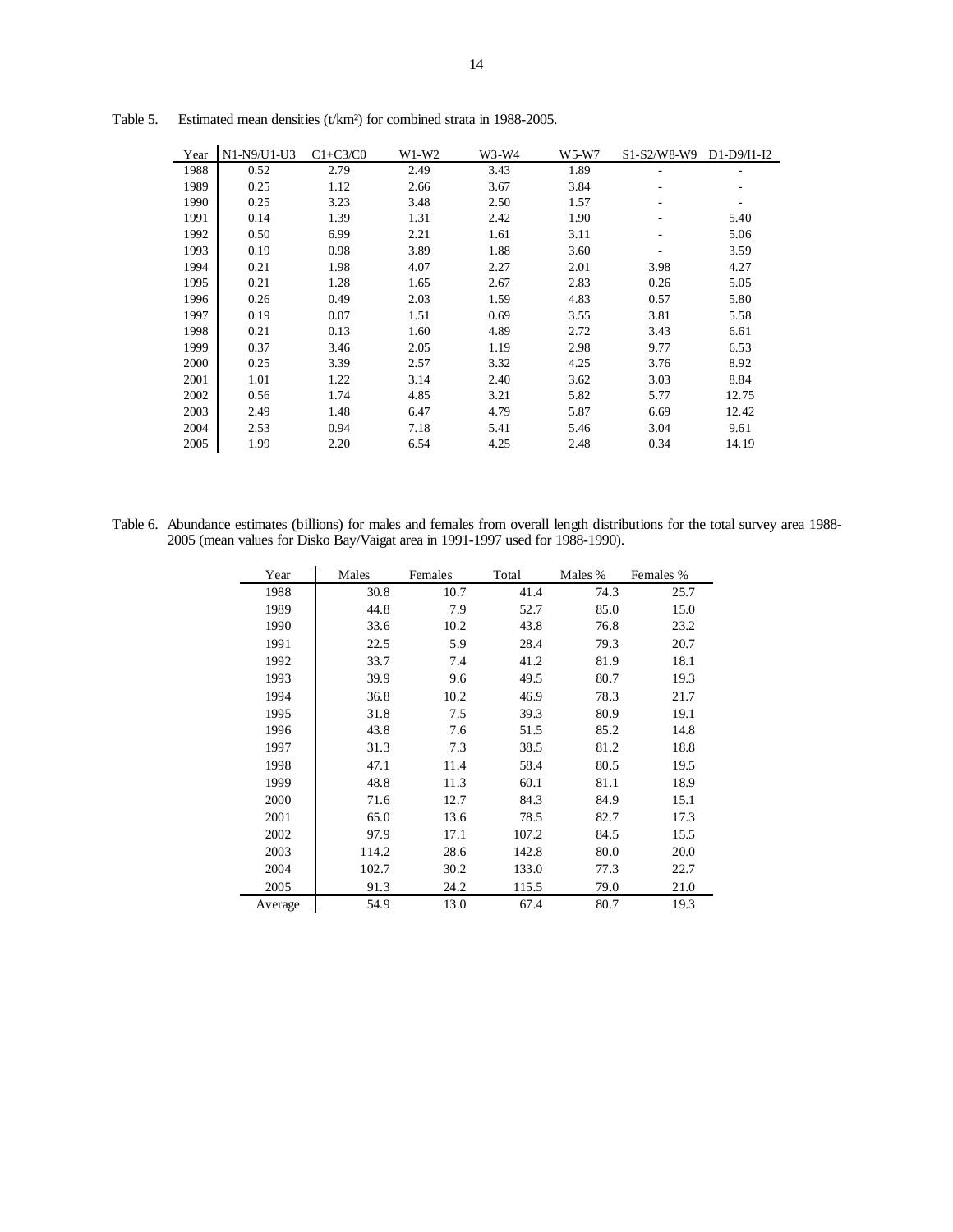Table 7. Biomass estimates for males and females ('000 tons) in the total survey area based on length-weight relationships applied to overall length-frequency distributions 1988-2005 (mean values for Disko Bay/Vaigat area in 1991-1997 used for 1988-1990).

| Year    | Males | Females | Total | Males % | Females % |
|---------|-------|---------|-------|---------|-----------|
| 1988    | 154.7 | 108.9   | 263.5 | 58.7    | 41.3      |
| 1989    | 180.4 | 78.8    | 259.1 | 69.6    | 30.4      |
| 1990    | 148.6 | 98.1    | 246.8 | 60.2    | 39.8      |
| 1991    | 115.4 | 56.8    | 172.2 | 67.0    | 33.0      |
| 1992    | 162.3 | 72.4    | 234.7 | 69.1    | 30.9      |
| 1993    | 171.4 | 94.0    | 265.4 | 64.6    | 35.4      |
| 1994    | 168.3 | 102.1   | 270.3 | 62.2    | 37.8      |
| 1995    | 142.9 | 76.8    | 219.8 | 65.0    | 35.0      |
| 1996    | 169.8 | 78.0    | 247.9 | 68.5    | 31.5      |
| 1997    | 131.7 | 72.3    | 204.0 | 64.6    | 35.4      |
| 1998    | 195.7 | 104.4   | 300.1 | 65.2    | 34.8      |
| 1999    | 191.4 | 107.9   | 299.3 | 64.0    | 36.0      |
| 2000    | 245.5 | 115.0   | 360.5 | 68.1    | 31.9      |
| 2001    | 228.7 | 124.3   | 353.0 | 64.8    | 35.2      |
| 2002    | 337.2 | 145.3   | 482.5 | 69.9    | 30.1      |
| 2003    | 446.9 | 239.5   | 686.5 | 65.1    | 34.9      |
| 2004    | 405.5 | 241.5   | 647.0 | 62.7    | 37.3      |
| 2005    | 340.1 | 189.6   | 529.7 | 64.2    | 35.8      |
| Average | 218.7 | 117.0   | 335.7 | 65.2    | 34.8      |

Table 8. Estimates of fishable biomass (≥17 mm CL, '000 tons) in the offshore, the Disko/Vaigat and the total survey area 1988-2005 (mean values for Disko Bay/Vaigat area in 1991-1997 used for 1988-1990).

| Year    | Offshore | Disko | Total |
|---------|----------|-------|-------|
| 1988    | 213.8    | 42.5  | 256.3 |
| 1989    | 197.4    | 42.5  | 240.0 |
| 1990    | 195.2    | 42.5  | 237.7 |
| 1991    | 120.2    | 47.5  | 167.7 |
| 1992    | 177.8    | 45.2  | 223.0 |
| 1993    | 217.5    | 31.1  | 248.6 |
| 1994    | 219.4    | 36.9  | 256.3 |
| 1995    | 166.4    | 44.0  | 210.4 |
| 1996    | 172.9    | 47.7  | 220.6 |
| 1997    | 146.6    | 45.3  | 191.9 |
| 1998    | 226.5    | 54.1  | 280.5 |
| 1999    | 223.9    | 48.6  | 272.5 |
| 2000    | 252.4    | 69.6  | 321.9 |
| 2001    | 248.9    | 73.1  | 322.1 |
| 2002    | 347.1    | 77.2  | 424.3 |
| 2003    | 521.3    | 108.3 | 629.6 |
| 2004    | 525.4    | 81.3  | 606.7 |
| 2005    | 371.3    | 108.2 | 479.5 |
| Average | 252.4    | 58.1  | 300.6 |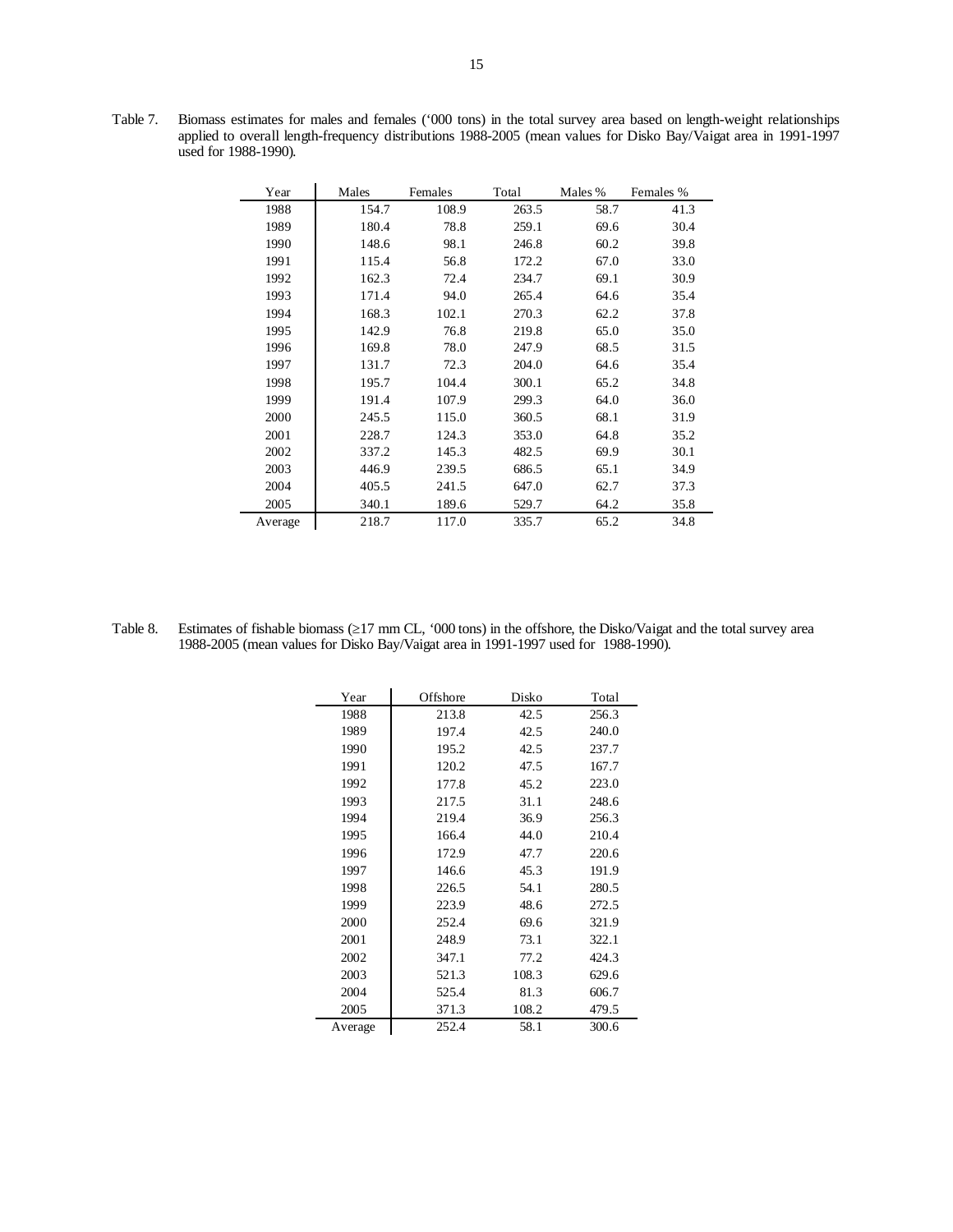Table 9. Abundance estimates for juveniles and males <17 mm CL (billions) in the offshore, the Disko Bay/Vaigat and total survey area 1988-2005 (years before 1993 not considered due to inappropriate large mesh size in the trawl's codend).

| Year    | Offshore | Disko | Total |
|---------|----------|-------|-------|
| 1993    | 8.60     | 0.66  | 9.26  |
| 1994    | 6.24     | 1.09  | 7.32  |
| 1995    | 5.12     | 0.42  | 5.53  |
| 1996    | 13.75    | 1.97  | 15.71 |
| 1997    | 4.58     | 3.07  | 7.64  |
| 1998    | 7.12     | 3.43  | 10.55 |
| 1999    | 8.33     | 7.05  | 15.38 |
| 2000    | 15.07    | 12.48 | 27.54 |
| 2001    | 14.62    | 7.15  | 21.77 |
| 2002    | 20.79    | 12.14 | 32.92 |
| 2003    | 20.38    | 8.22  | 28.60 |
| 2004    | 14.07    | 7.91  | 21.98 |
| 2005    | 13.40    | 13.98 | 27.37 |
| Average | 11.70    | 6.12  | 17.82 |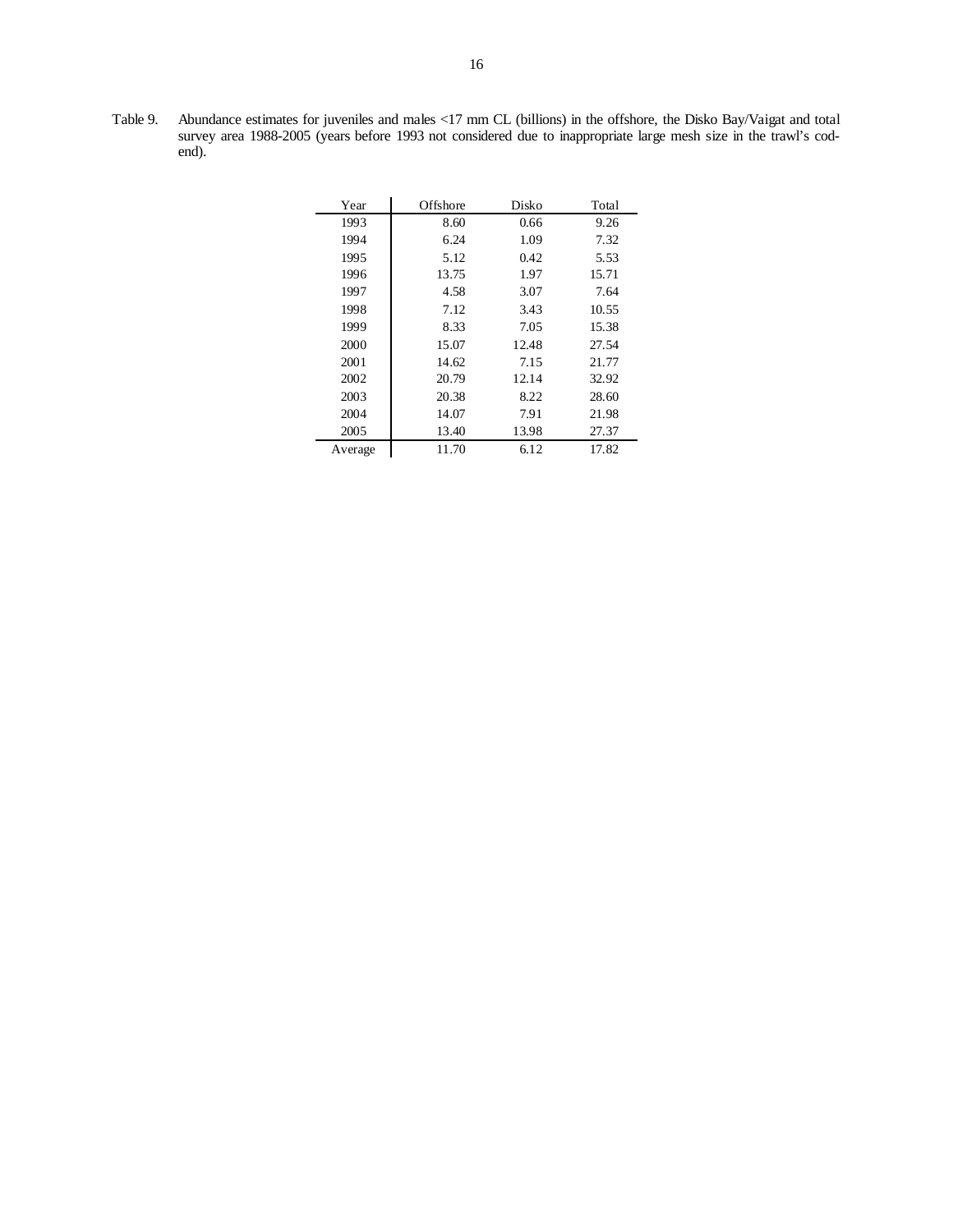Table 10. Mean carapace length (mm) for northern shrimp at age 2 off West Greenland 1993-2005 and corresponding standard deviations and coefficients of variation from modal analysis (-: not present, ( ): fixed in the final MIX run).

| mean: |                |               |                         |      |             |               |               |  |
|-------|----------------|---------------|-------------------------|------|-------------|---------------|---------------|--|
|       | Region / Depth |               |                         |      |             |               |               |  |
|       | U1 to U3       | $I1$ and $I2$ | $C0$ and W1 to W4       |      | W5 and W6   |               | W7 to W9      |  |
| Year  | 150-600 m      | $150 - 600$ m | $150-300$ m $300-600$ m |      | $150-300$ m | $300 - 600$ m | $150 - 600$ m |  |
| 1993  | 11.1           | 12.6          | 12.1                    | 13.2 | 14.8        | 13.6          | (14.0)        |  |
| 1994  | 12.4           | 11.6          | 12.3                    | 13.1 | 14.8        | 13.7          |               |  |
| 1995  | 11.2           | 12.5          | 13.5                    | 14.3 | 15.3        | 13.1          | (12.5)        |  |
| 1996  | 11.9           | 13.0          | 14.2                    | 14.0 | 13.7        | 14.9          | (14.0)        |  |
| 1997  | 12.6           | 12.9          | 14.3                    | 12.4 | 14.7        | 13.5          | (13.0)        |  |
| 1998  | 11.0           | 14.0          | 14.0                    | 14.9 | 15.8        | 16.4          | (15.0)        |  |
| 1999  | 14.7           | 15.4          | 15.1                    | 15.0 | 15.4        | 16.1          | (15.5)        |  |
| 2000  | 13.3           | 14.9          | 15.0                    | 15.0 | 14.8        | 16.7          | (13.0)        |  |
| 2001  | 13.6           | 13.1          | 13.2                    | 13.8 | 13.8        | 14.0          | (13.5)        |  |
| 2002  | 13.1           | 12.6          | 12.8                    | 12.6 | 14.9        | 15.3          | (13.5)        |  |
| 2003  | 11.9           | 12.2          | 13.0                    | 12.9 | 14.4        | 13.8          | 14.6          |  |
| 2004  | 11.9           | 11.6          | 12.3                    | 13.0 | 14.3        | (15.5)        | (14.5)        |  |
| 2005  | 11.1           | 11.4          | 12.0                    | 11.9 | 13.2        | 12.5          | (16.0)        |  |

standard deviation:

|      | $U1$ to $U3$ | $I1$ and $I2$ | $C0$ and W1 to W4 |      | W <sub>5</sub> and W <sub>6</sub> |               | W7 to W9      |
|------|--------------|---------------|-------------------|------|-----------------------------------|---------------|---------------|
| Year | 150-600 m    | $150 - 600$ m | $150-300$ m       |      | $300-600 \text{ m}$ 150-300 m     | $300 - 600$ m | $150 - 600$ m |
| 1993 | 0.79         | 1.32          | 1.03              | 1.08 | 0.84                              | 0.87          | (0.80)        |
| 1994 | (0.70)       | 1.04          | 1.17              | 1.20 | 1.09                              | 1.54          |               |
| 1995 | 0.81         | 1.03          | 1.40              | 1.45 | 0.81                              | 1.48          | (0.70)        |
| 1996 | 0.79         | 1.09          | 0.91              | 1.23 | 1.48                              | 1.29          | (0.70)        |
| 1997 | 1.04         | 1.13          | 1.18              | 1.17 | 1.31                              | 1.43          | (0.70)        |
| 1998 | 1.07         | 1.40          | 1.03              | 1.35 | 1.31                              | 1.10          | (0.80)        |
| 1999 | 1.46         | 1.40          | 1.24              | 1.39 | 1.35                              | 1.32          | (0.70)        |
| 2000 | 1.30         | 1.39          | 1.26              | 1.44 | 1.46                              | 1.26          | (0.80)        |
| 2001 | 1.35         | 1.32          | 1.38              | 1.46 | 1.13                              | (0.80)        | (0.70)        |
| 2002 | 1.33         | 1.49          | 1.37              | 1.46 | 1.52                              | (0.90)        | (0.70)        |
| 2003 | 0.98         | 1.26          | 1.20              | 1.50 | 1.19                              | 1.25          | (0.90)        |
| 2004 | 1.05         | 1.01          | 1.14              | 1.49 | 1.27                              | (0.70)        | (0.90)        |
| 2005 | 0.71         | 0.96          | 0.73              | 1.38 | 1.05                              | 0.90          | 0.85          |

coefficent of variation:

|      | $U1$ to $U3$ | $I1$ and $I2$ | $C0$ and W1 to W4 |               | W <sub>5</sub> and W <sub>6</sub> |               | W7 to W9      |
|------|--------------|---------------|-------------------|---------------|-----------------------------------|---------------|---------------|
| Year | 150-600 m    | $150 - 600$ m | $150-300$ m       | $300 - 600$ m | $150-300$ m                       | $300 - 600$ m | $150 - 600$ m |
| 1993 | 0.07         | 0.10          | 0.08              | 0.08          | 0.06                              | 0.06          | (0.05)        |
| 1994 | (0.06)       | 0.09          | 0.10              | 0.09          | 0.07                              | 0.11          |               |
| 1995 | 0.07         | 0.08          | 0.10              | 0.10          | 0.05                              | 0.11          | (0.05)        |
| 1996 | 0.07         | 0.08          | 0.06              | 0.09          | 0.11                              | 0.09          | (0.05)        |
| 1997 | 0.08         | 0.09          | 0.08              | 0.09          | 0.09                              | 0.11          | (0.05)        |
| 1998 | 0.10         | 0.10          | 0.07              | 0.08          | 0.08                              | 0.07          | (0.05)        |
| 1999 | 0.10         | 0.09          | 0.08              | 0.09          | 0.09                              | 0.08          | (0.05)        |
| 2000 | 0.10         | 0.09          | 0.08              | 0.10          | 0.10                              | 0.08          | (0.07)        |
| 2001 | 0.10         | 0.10          | 0.10              | 0.11          | 0.08                              | (0.06)        | (0.05)        |
| 2002 | 0.10         | 0.12          | 0.11              | 0.12          | 0.10                              | (0.06)        | (0.05)        |
| 2003 | 0.08         | 0.10          | 0.09              | 0.12          | 0.08                              | 0.09          | (0.06)        |
| 2004 | 0.09         | 0.09          | 0.09              | 0.11          | 0.09                              | (0.05)        | (0.06)        |
| 2005 | 0.06         | 0.08          | 0.06              | 0.12          | 0.08                              | 0.07          | (0.05)        |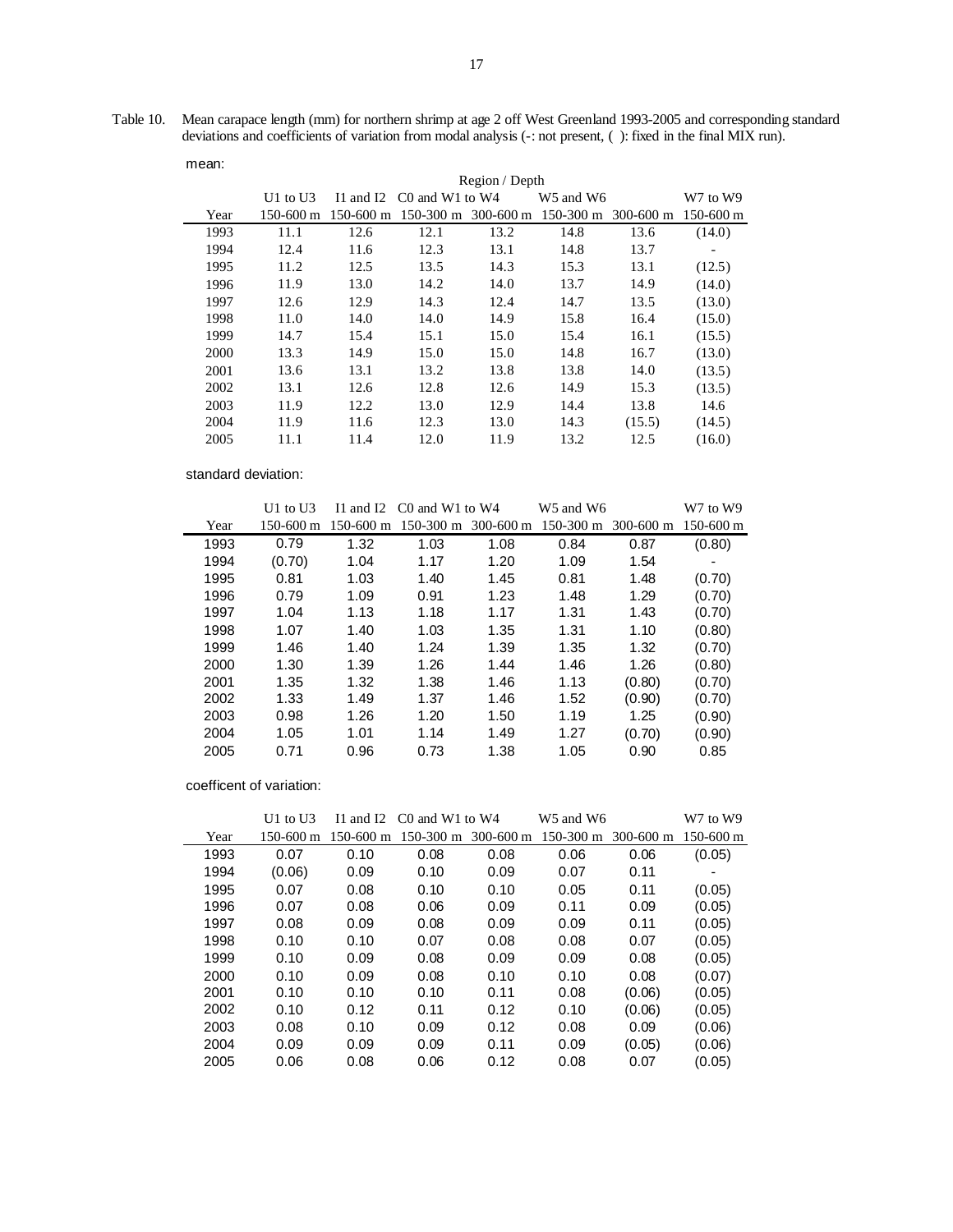

Fig. 1. Survey stratification and geographical distribution of northern shrimp density in 2005.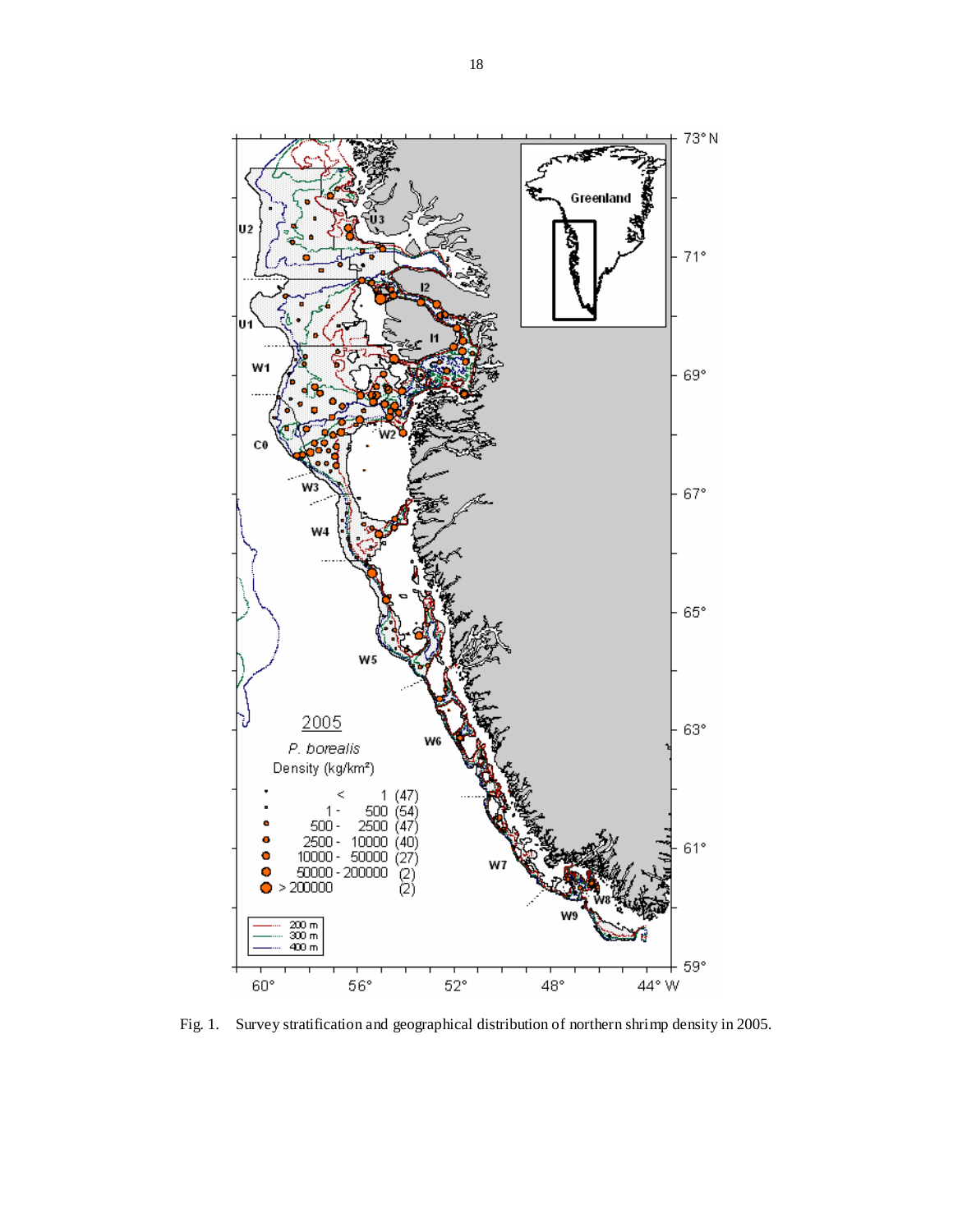

Fig. 2. Box whisker plots showing arithmetic means (stippled line) and medians (solid lines) of wingspread and headline distance to bottom for the two trawl types (*Skjervøy* 3000 and *Cosmos* 2000) with 95% confidence interval (upper and lower borders of grey box) and lower and upper quartiles (error bars) respectively. Results based on 39 hauls for each trawl (pairs of hauls made on the same track either with the *Skjervøy* or the *Cosmos* trawl first).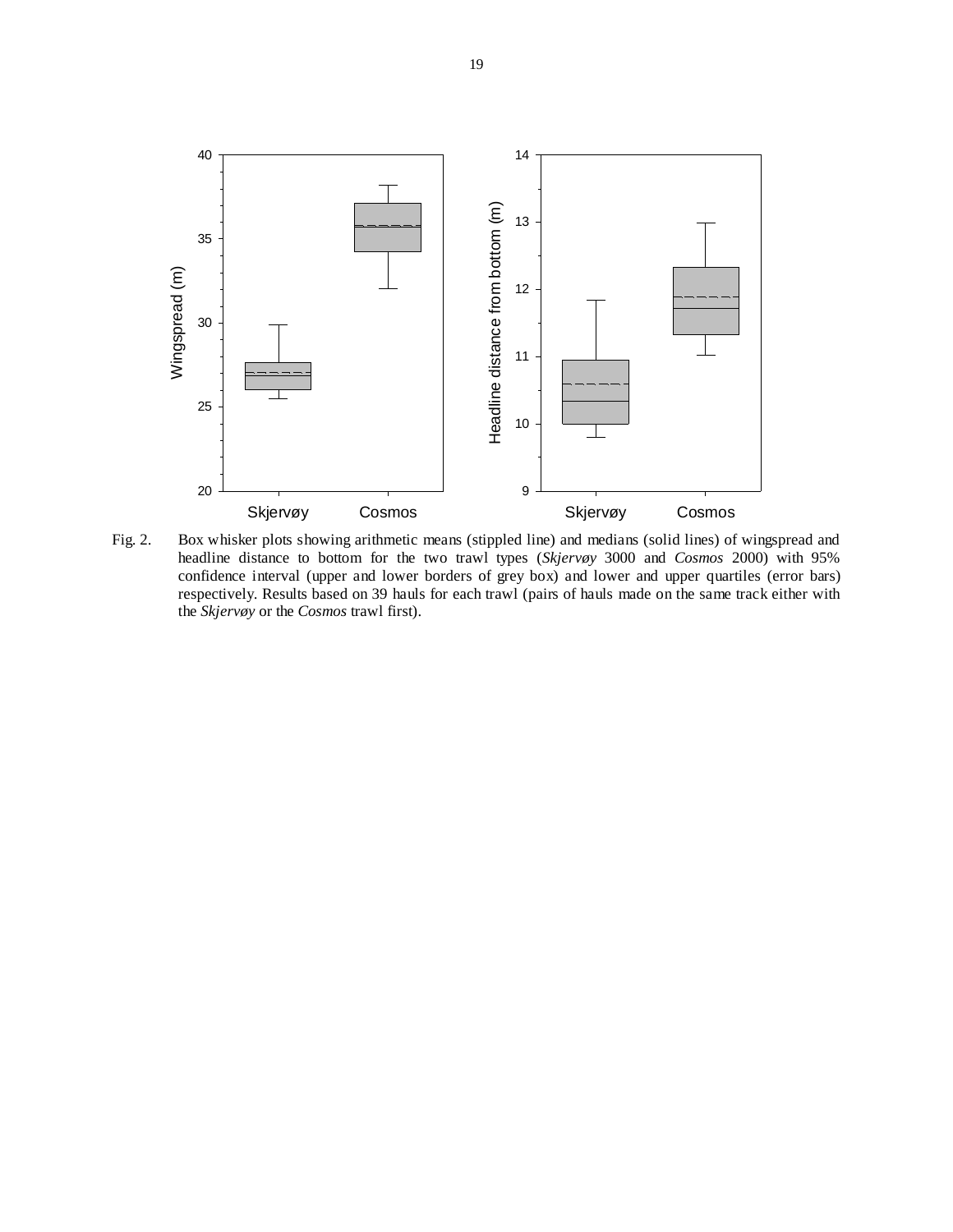

Fig. 3. Estimated total survey biomass and survey index for average density of northern shrimp with standard errors 1988-2004 (Average biomass estimate for inshore areas 1991-1997 are used for 1988-1990 to facilitate between-year comparisons, see table 3 for details).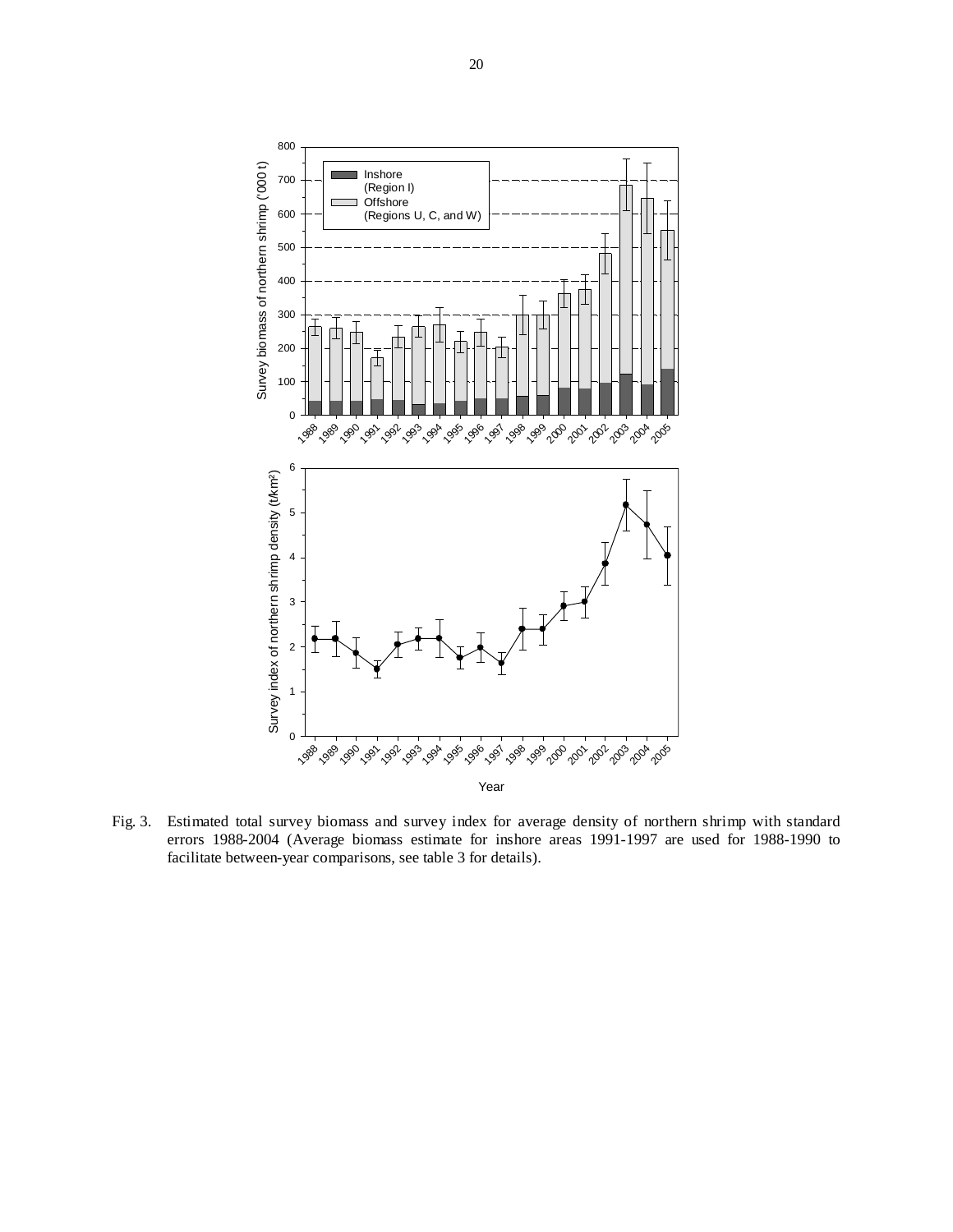

Fig. 4. Biomass in the five main survey regions 1988-2005 (area names are given in brackets, see Fig. 1 for location) and contribution of these regions to the total biomass 1994-2005.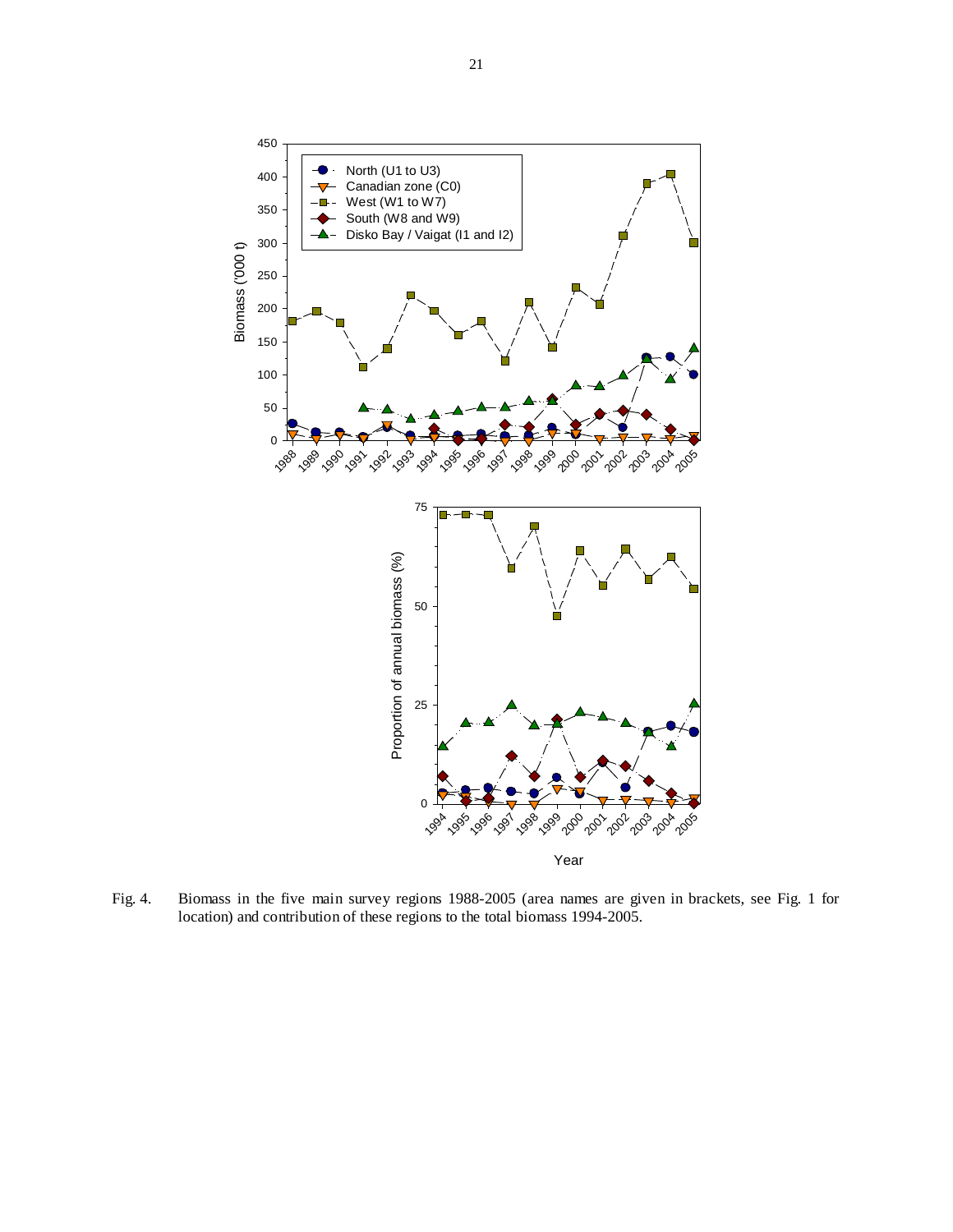

Fig. 5. Biomass distribution in the four depth strata in areas C and W1-W7 1988-2005.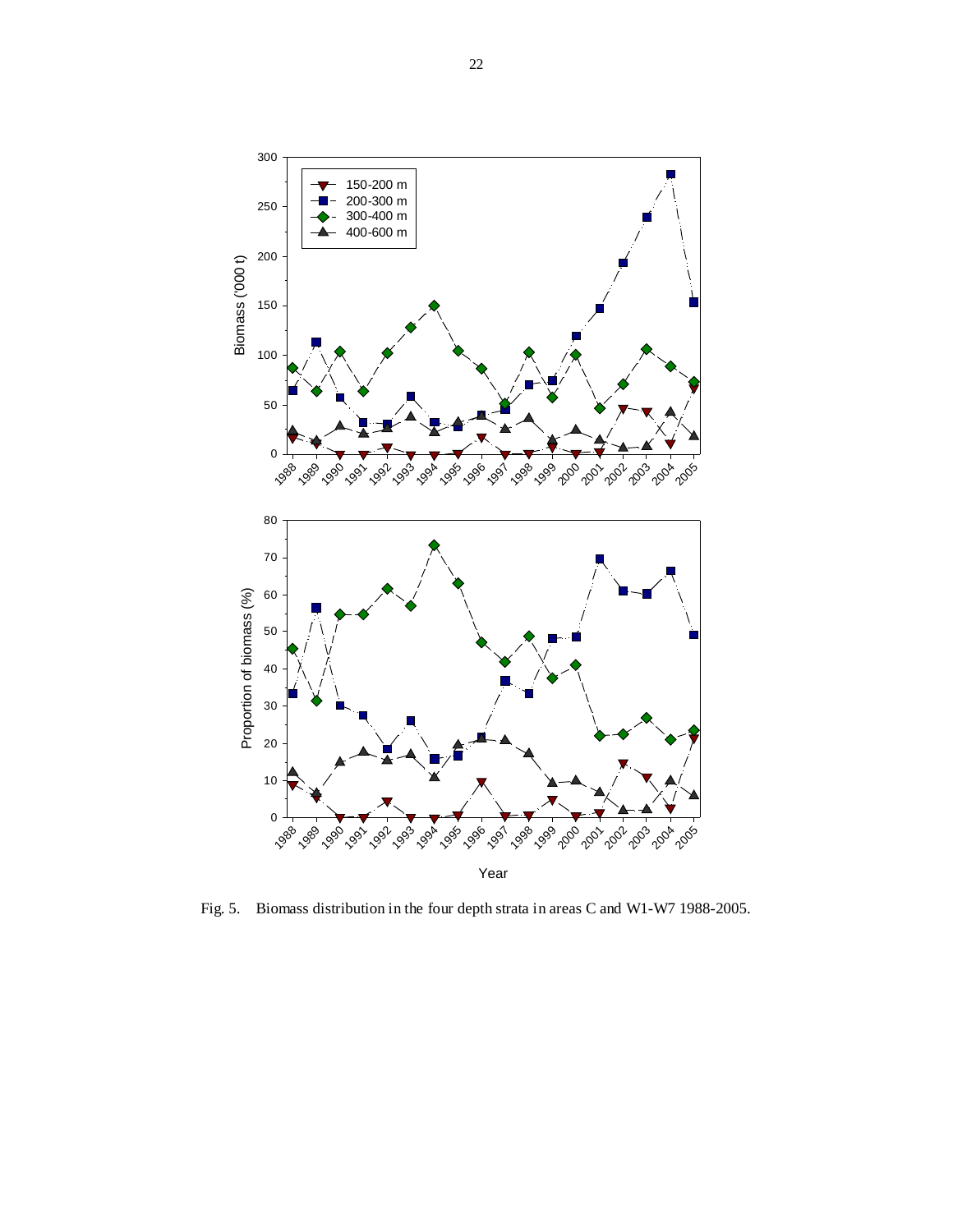

Fig. 6a. Length frequencies of northern shrimp in offshore areas U1 to U3, C0 and W1 to W5 in 2005.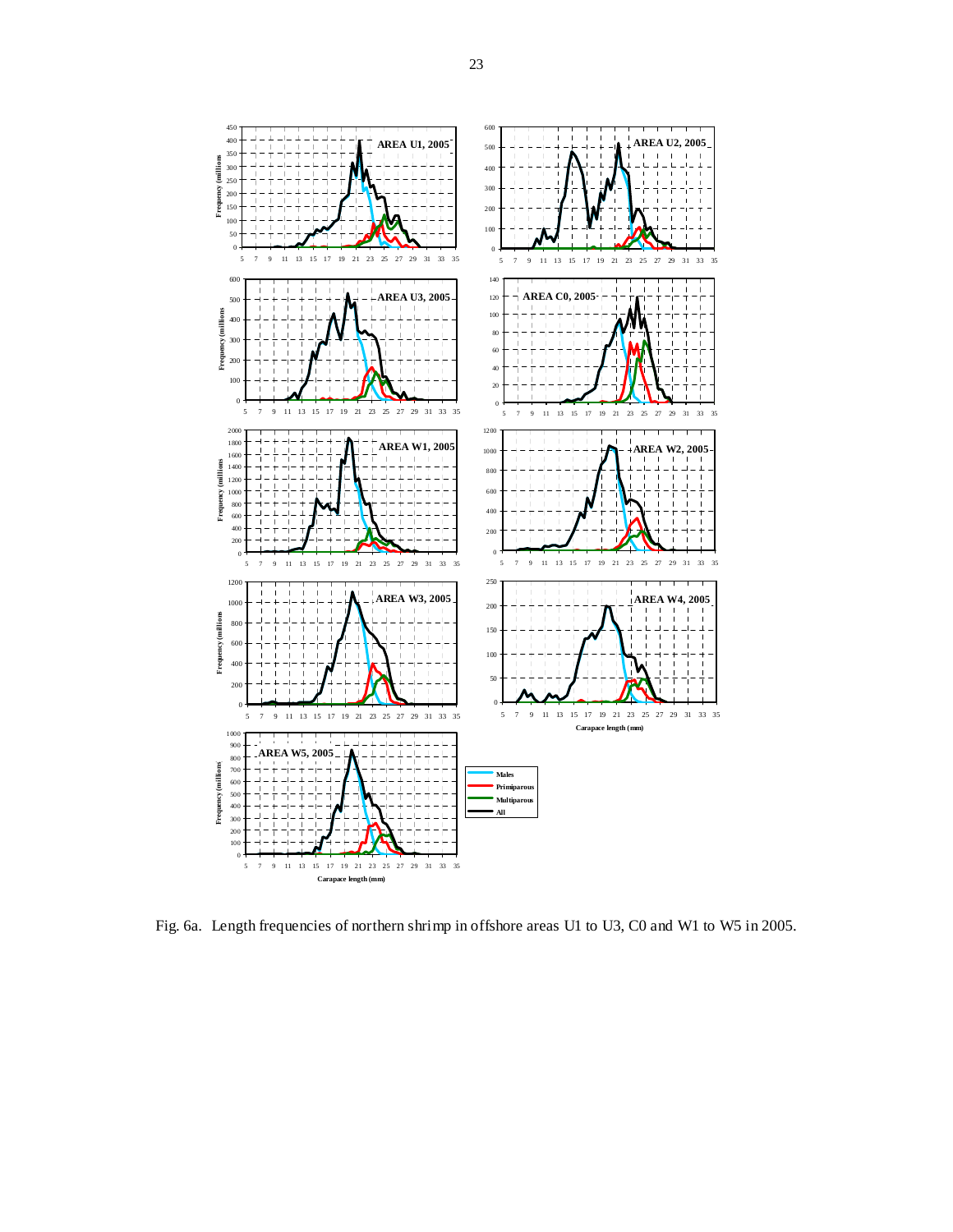

Fig. 6b. Length frequencies of northern shrimp in offshore areas W6 to W9 in 2005.



Fig. 6c. Length frequencies of northern shrimp in inshore areas I1 and I2 (Disko Bay / Vaigat) in 2005.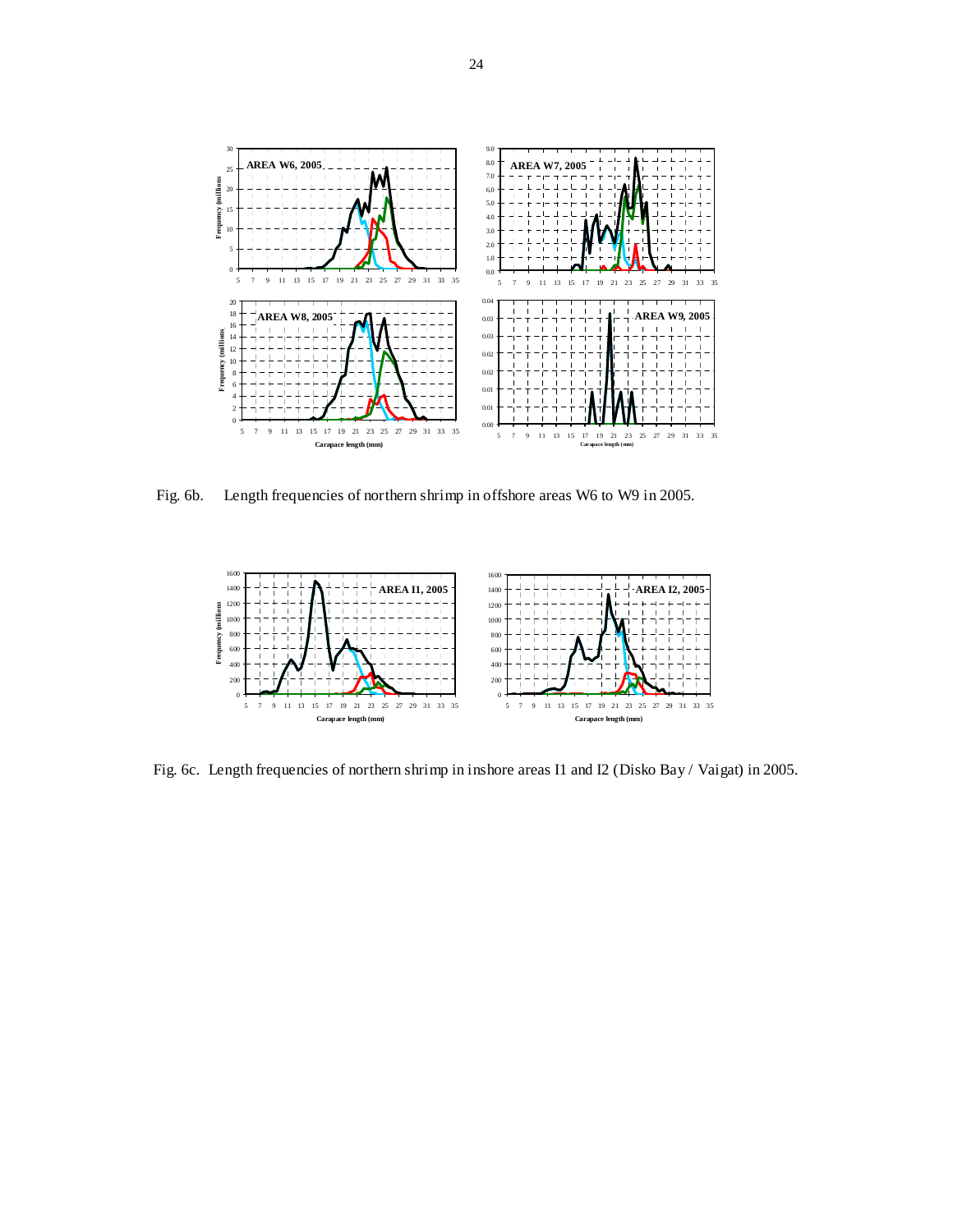

Fig. 7a. Length frequencies of northern shrimp in the total offshore area, 1988 to 1992, and in the Disko Bay/Vaigat area, 1991 to 1992 (no surveys in Disko Bay/Vaigat area 1998-1990; unconverted data).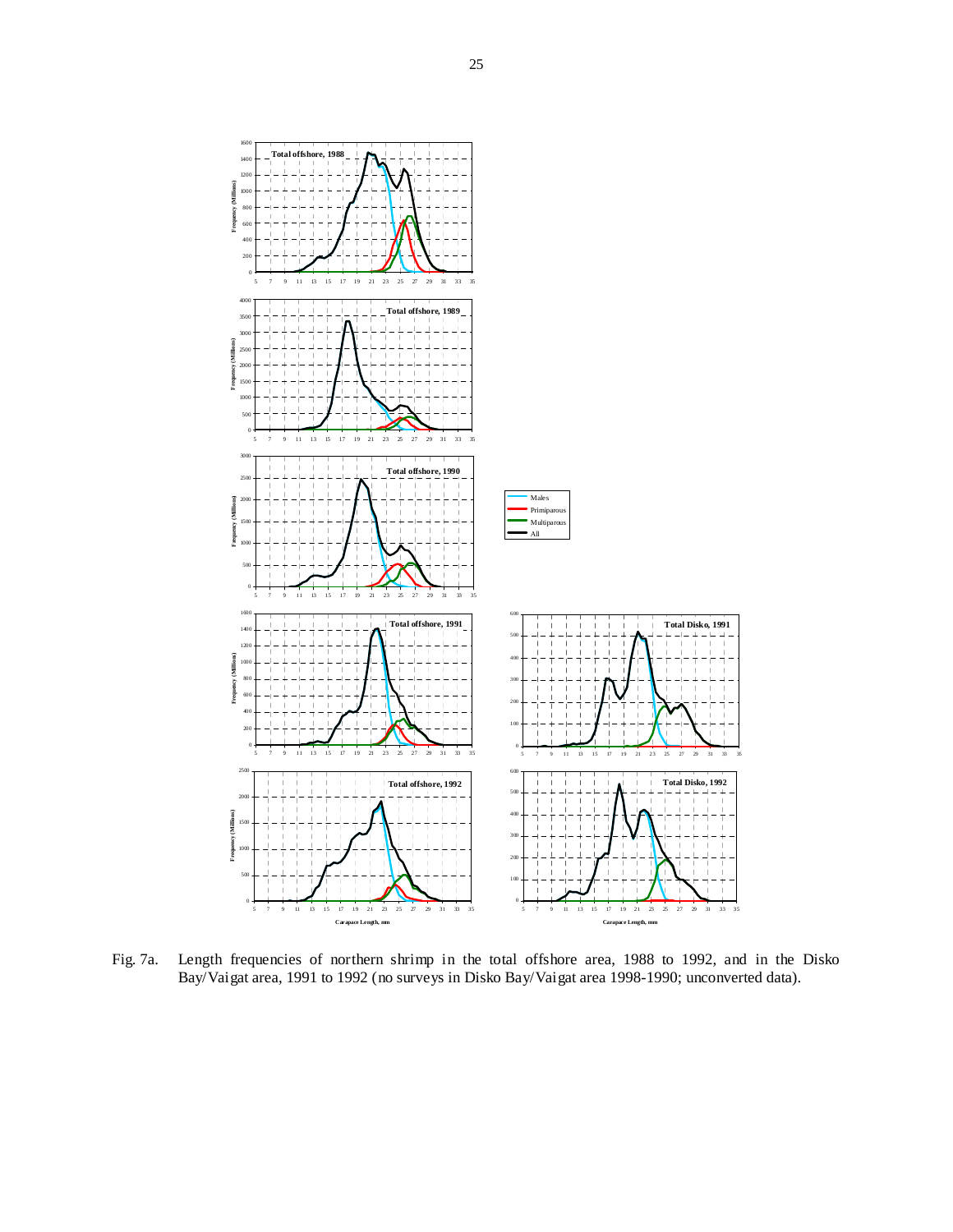

Fig. 7b. Length frequencies of northern shrimp in the total offshore and the Disko Bay/Vaigat area, 1993 to 1997 (unconverted data).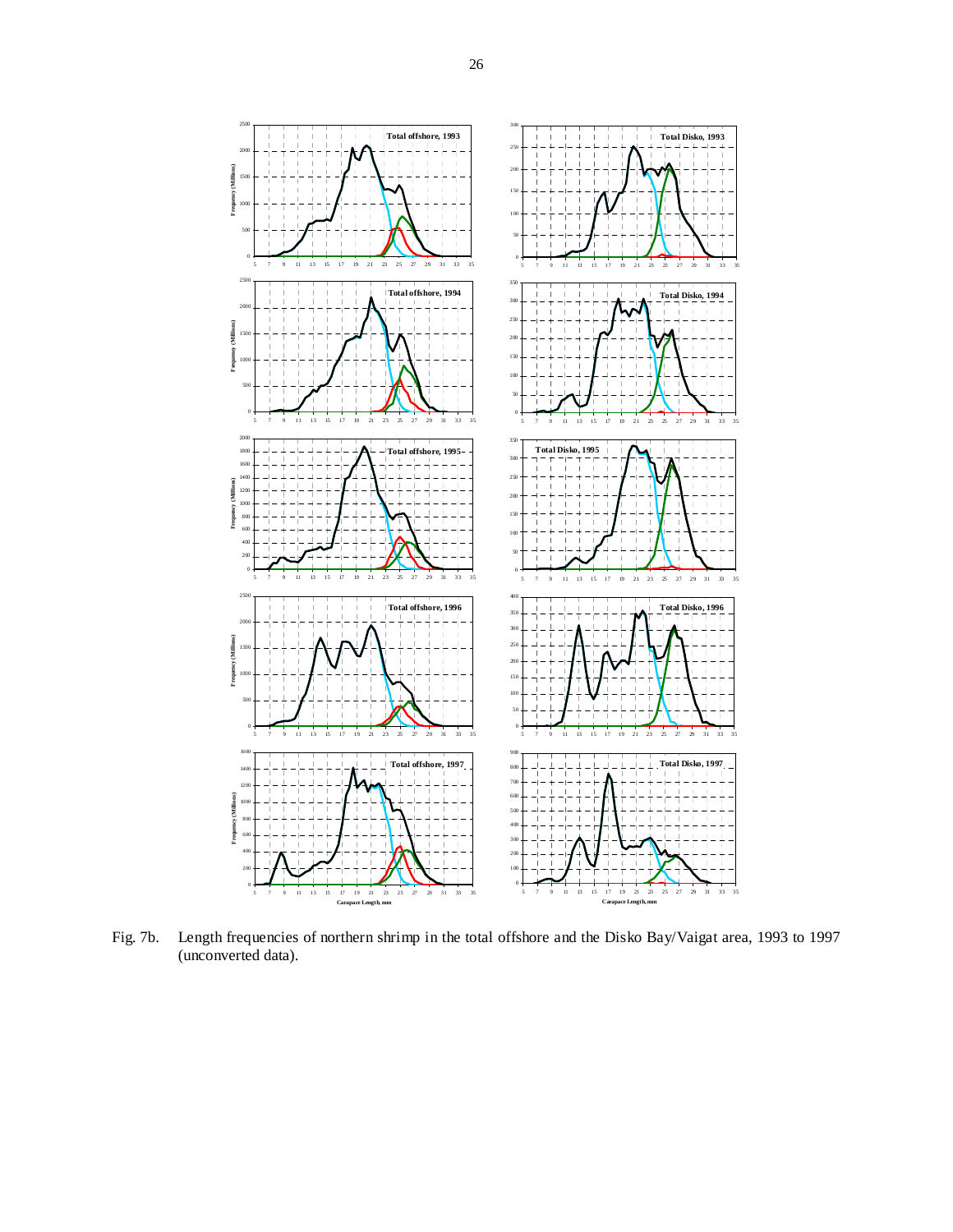

Fig. 7c. Length frequencies of northern shrimp in the total offshore and the Disko Bay/Vaigat area, 1998 to 2002 (unconverted data).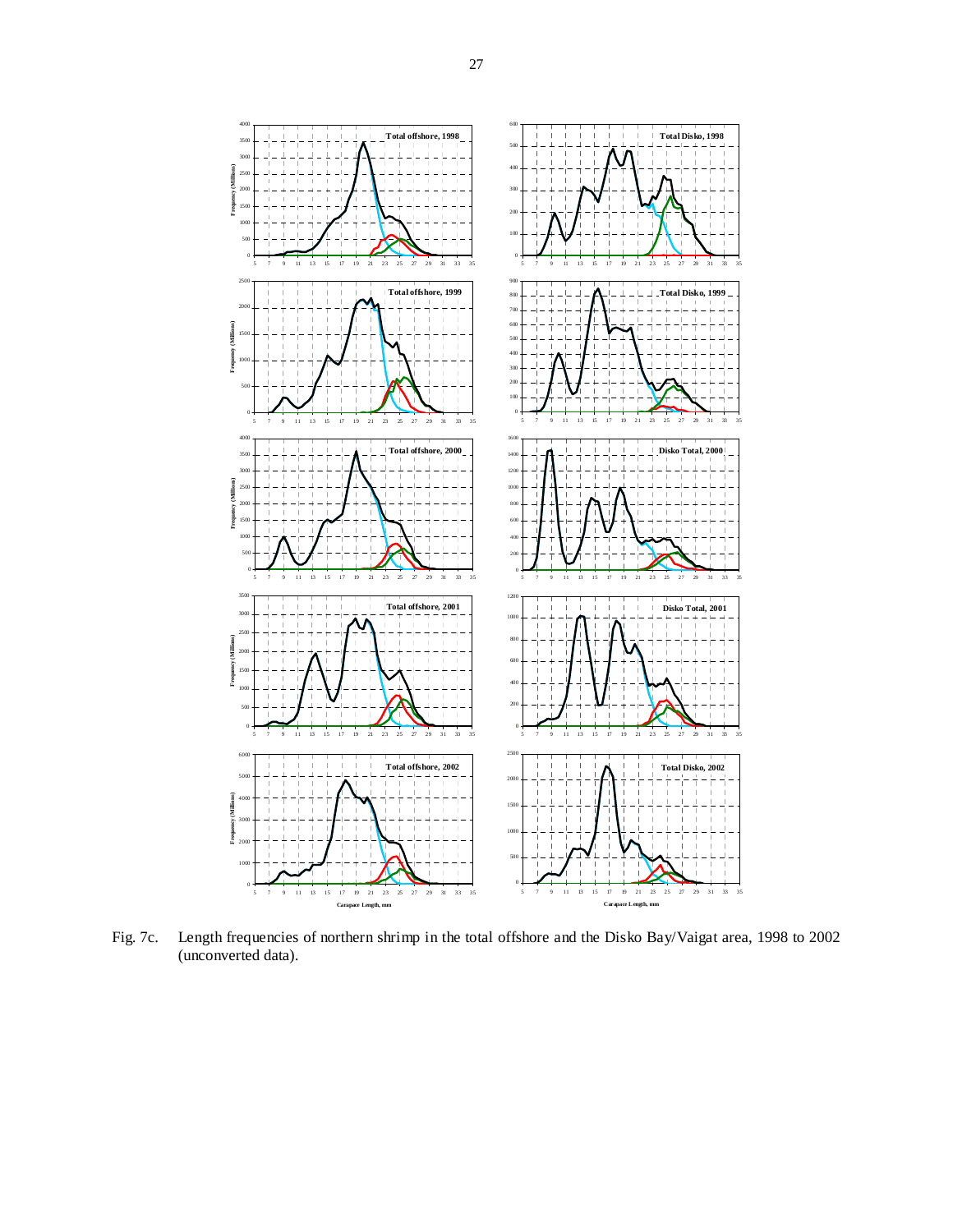

Fig. 7d. Length frequencies of northern shrimp in the total offshore and the Disko Bay/Vaigat area, 2003 to 2005 (2003 and 2004 data converted from *Skjervøy* to *Cosmos* trawl)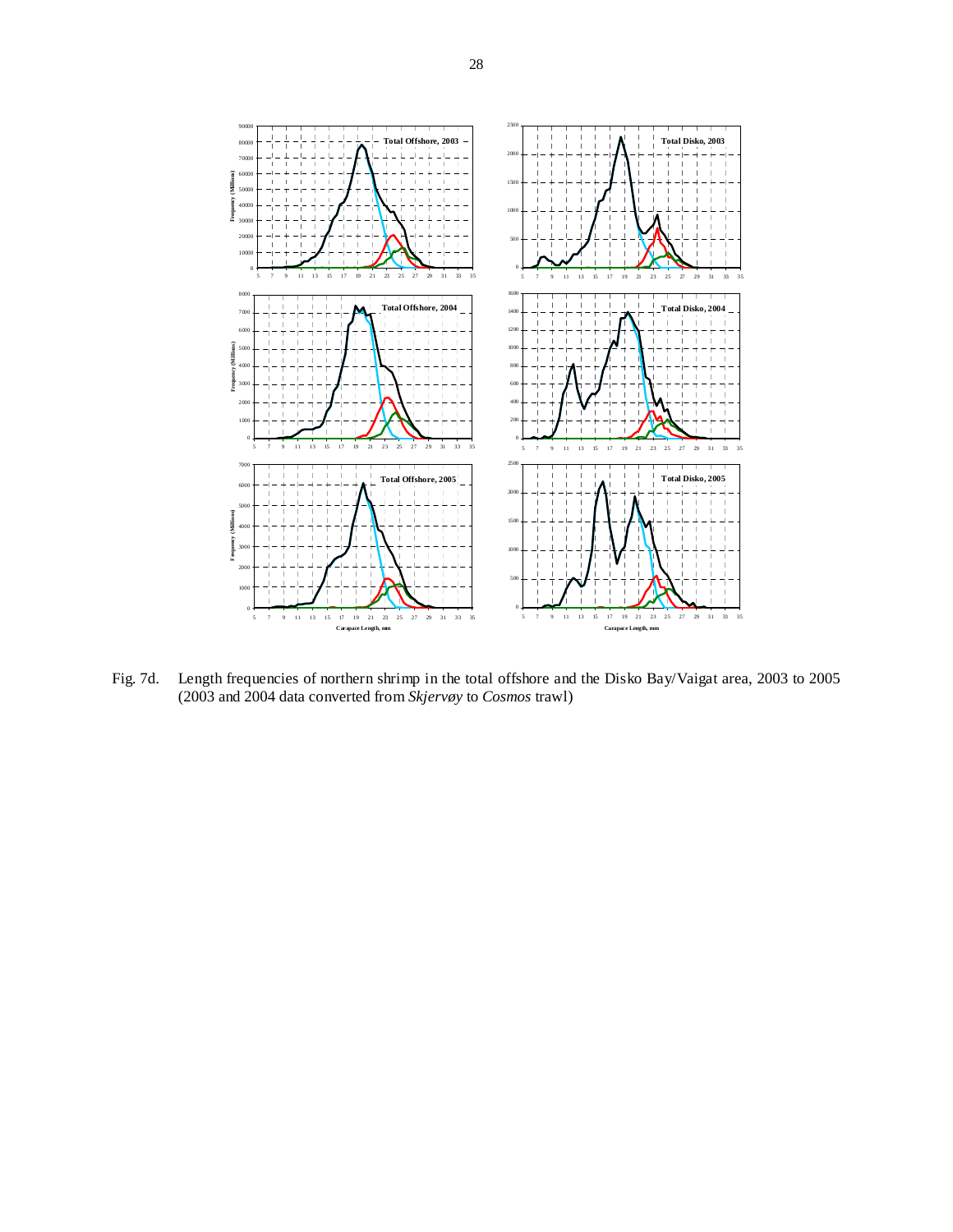

Fig. 8. Length frequencies of northern shrimp in the total survey area (offshore and Disko Bay/Vaigat combined), 2002 to 2005 (Data from 2002 to 2004 converted from *Skjervøy* to *Cosmos* trawl).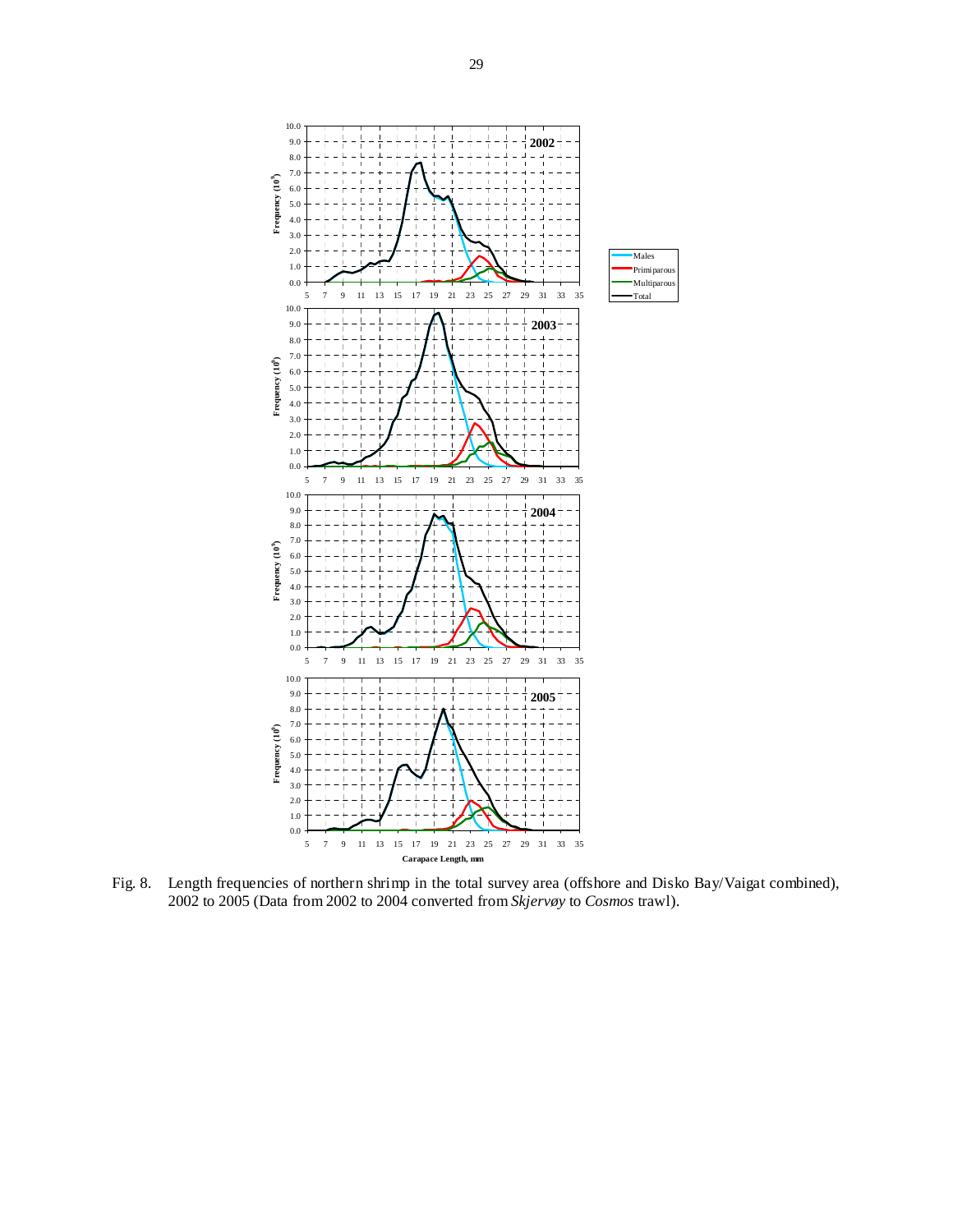

Fig. 9. Length-weight relationship of northern shrimp off West Greenland in 2005 and comparison with lengthweight relationships used in previous years.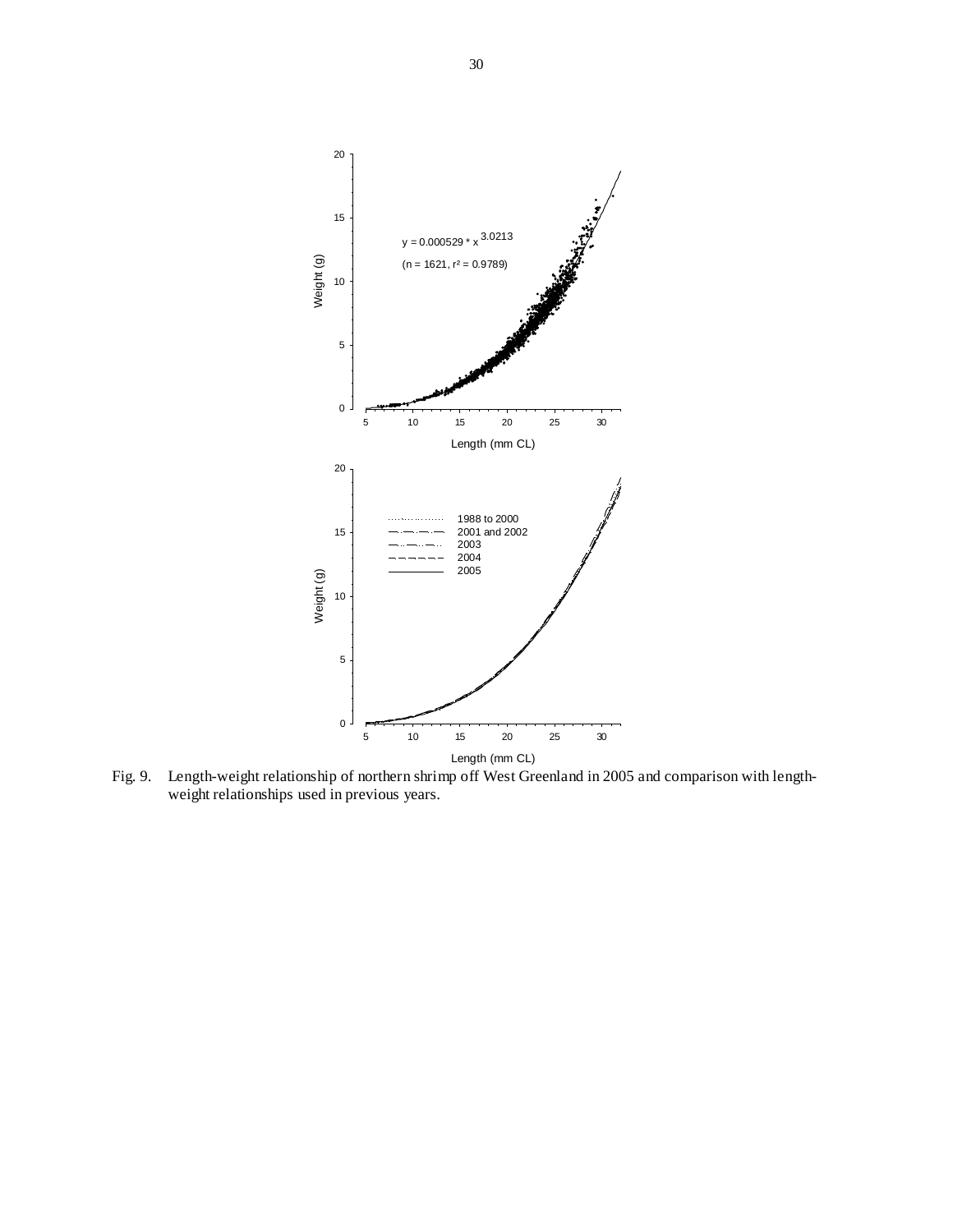

Fig. 10. Regional length frequencies of northern shrimp (juveniles and males) off West Greenland in 2005.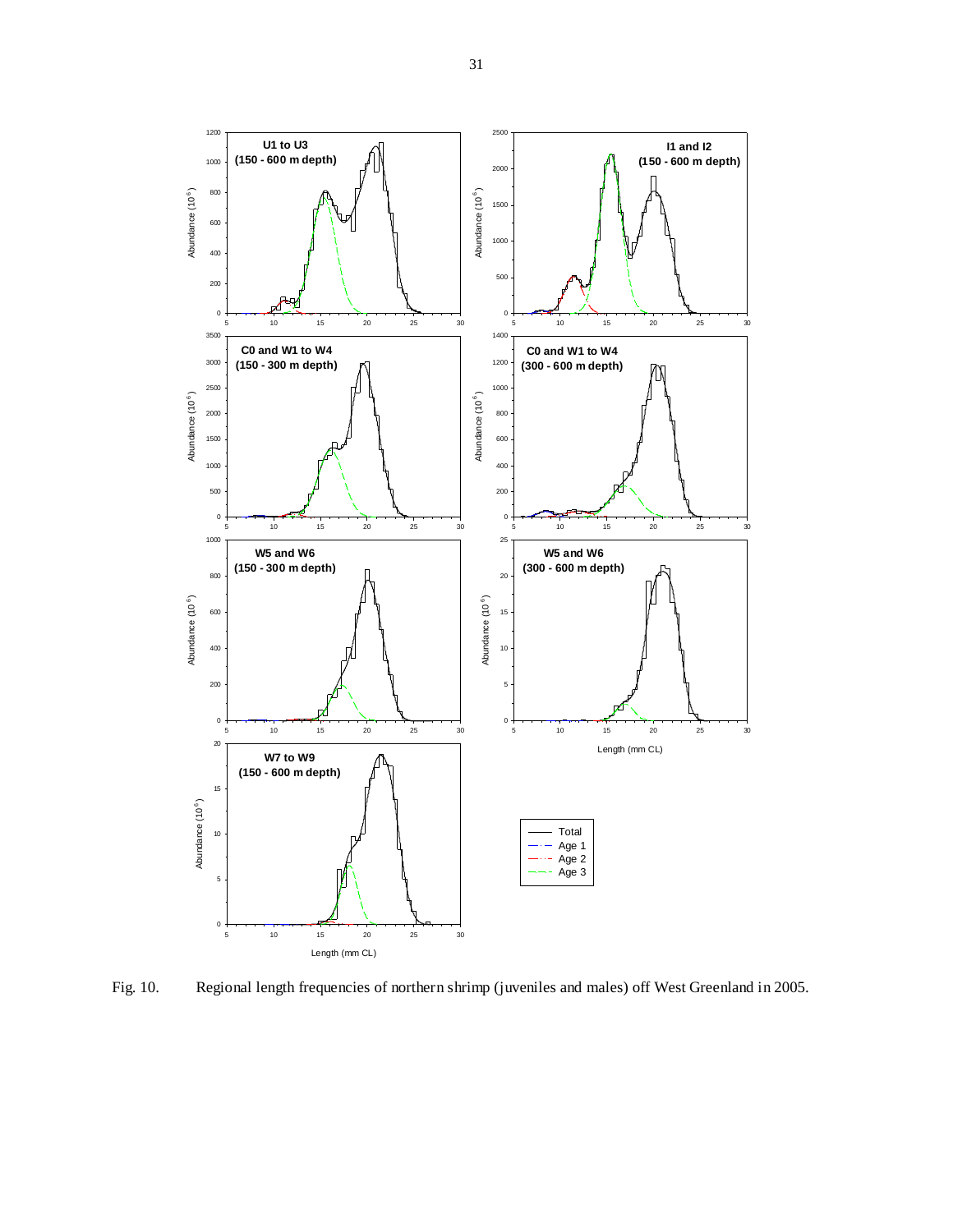

Fig. 11. Abundance indices for northern shrimp at age 2 off West Greenland, 1993-2005.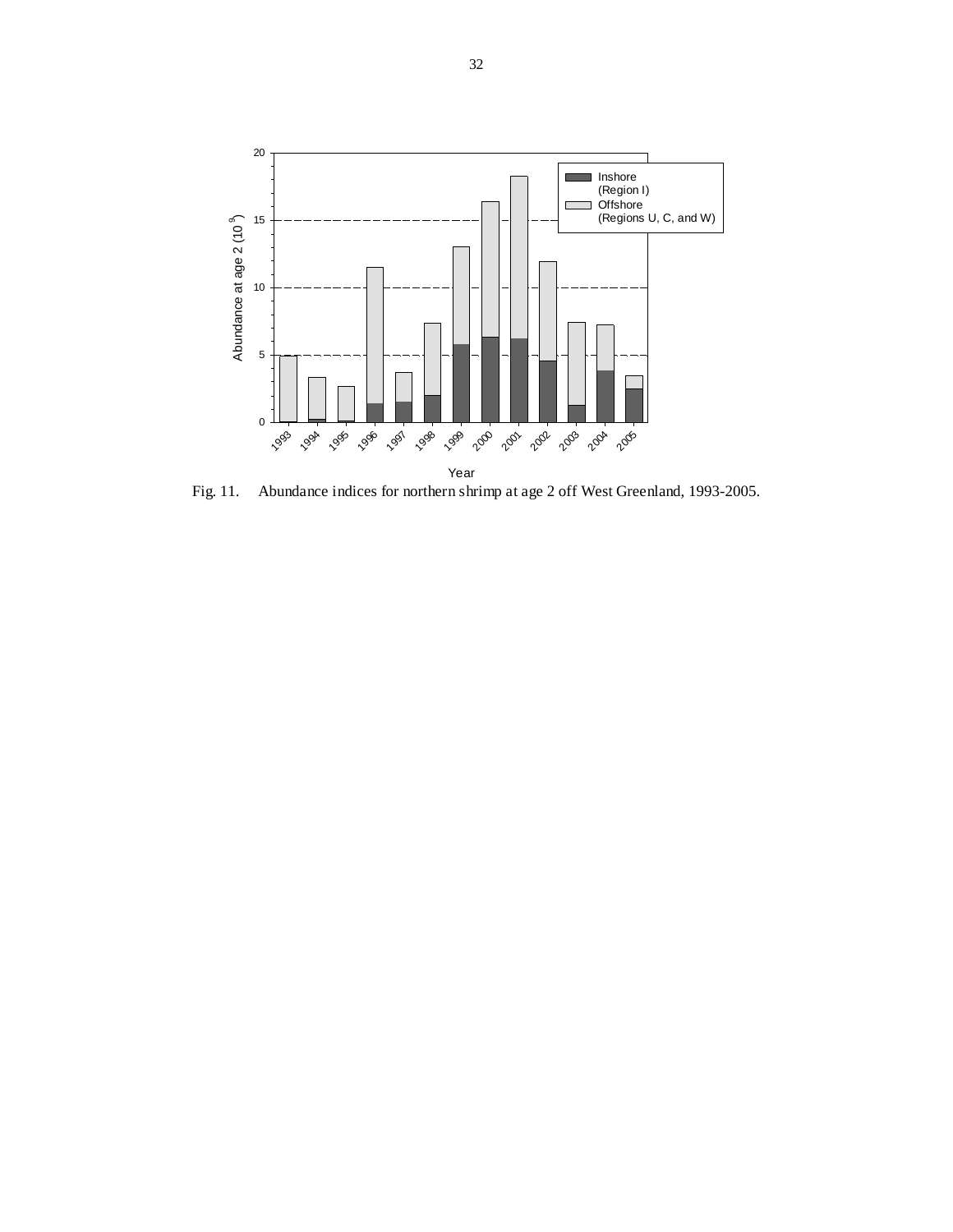

Fig. 12. Relation between abundance at age 2 and fishable biomass (all individuals ≥17 mm CL) lagged by one, two and three years for northern shrimp off West Greenland in the period 1993 to 2005 (lines: linear regression with 95% confidence and prediction intervals).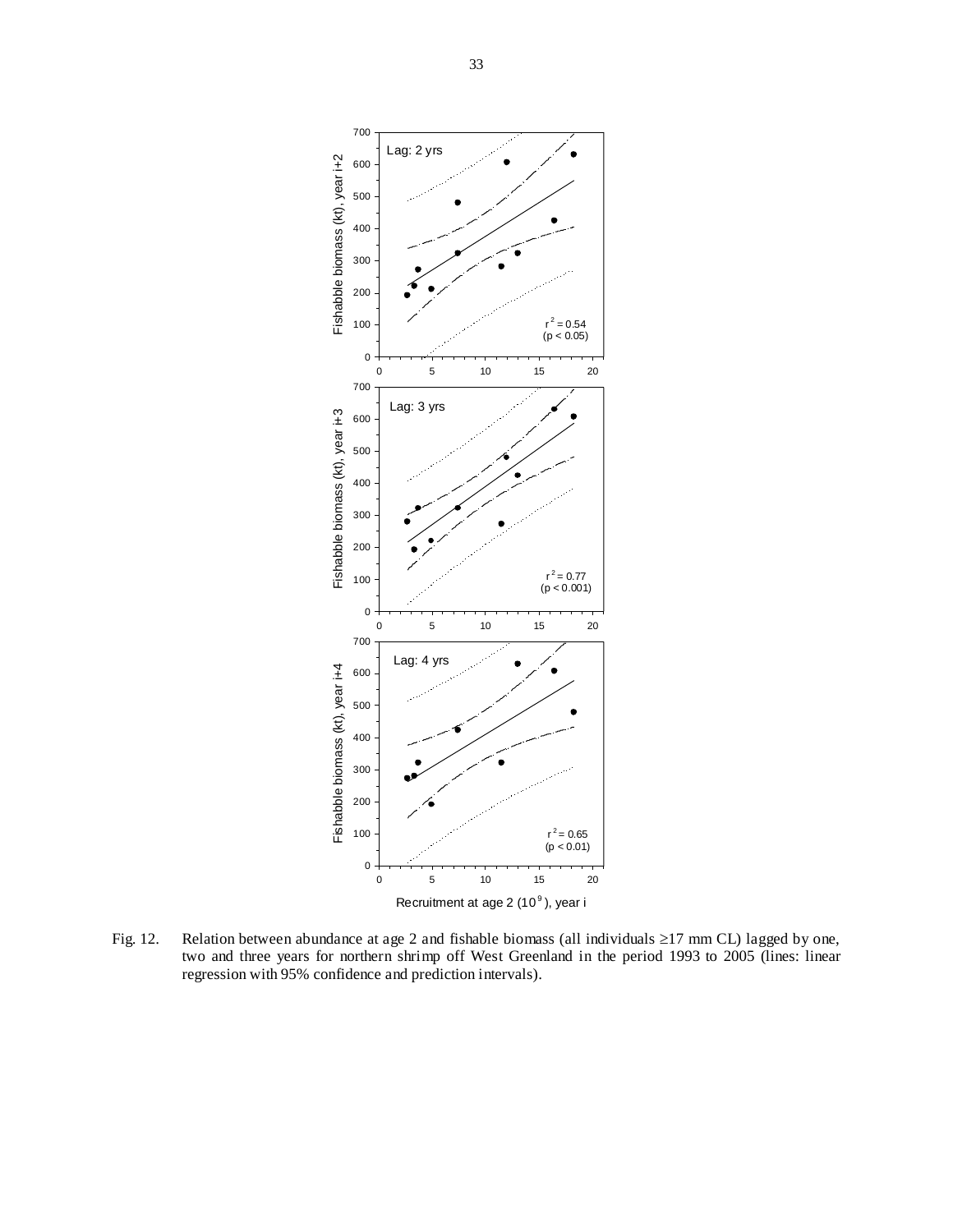

Fig. 13. Prediction of fishable biomass of northern shrimp off West Greenland from abundance at age 2 three years before.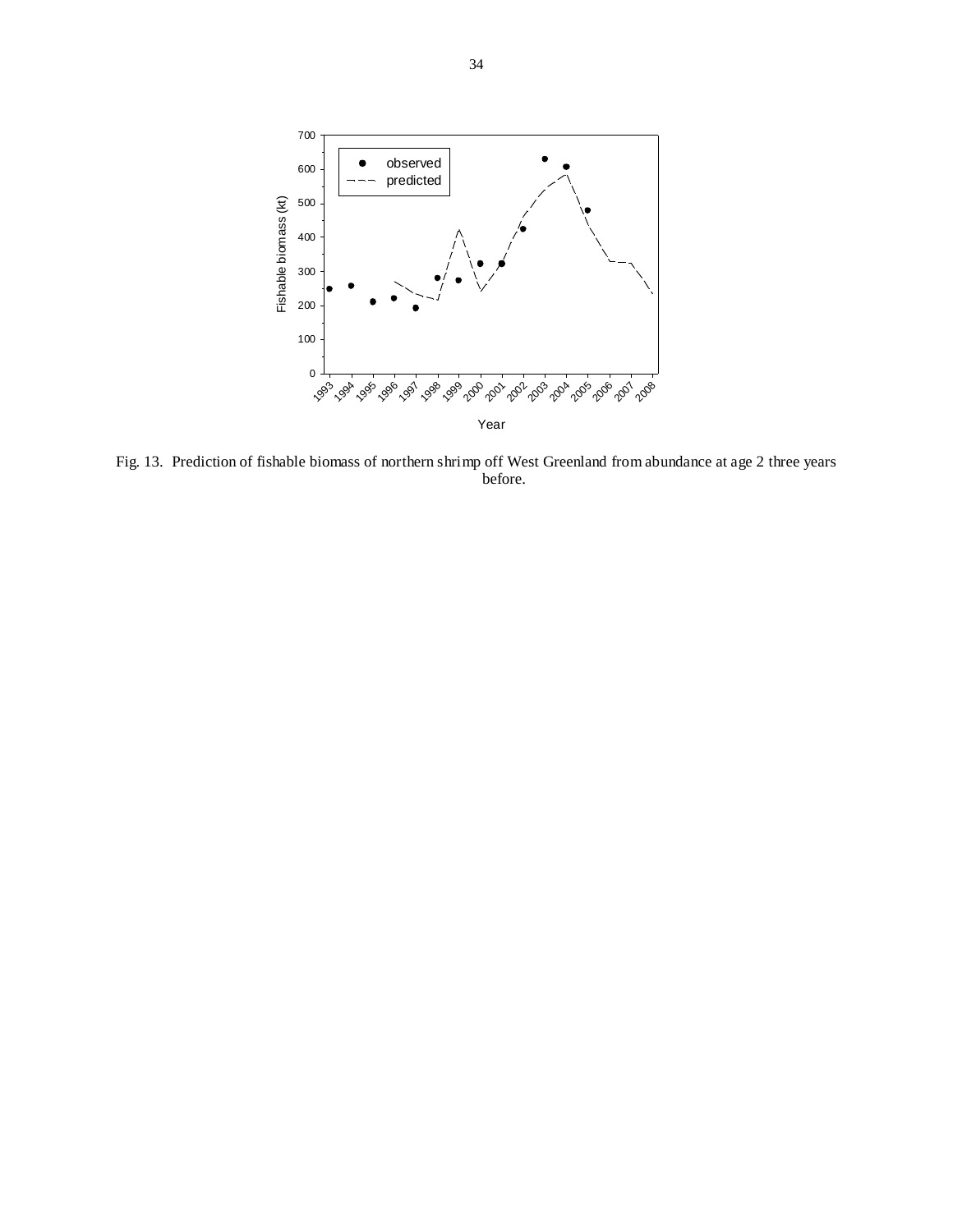

Fig. 14. Distribution of bottom temperature in the survey area between 150 and 600 m depth in 2005 (crosses indicate sampling locations).